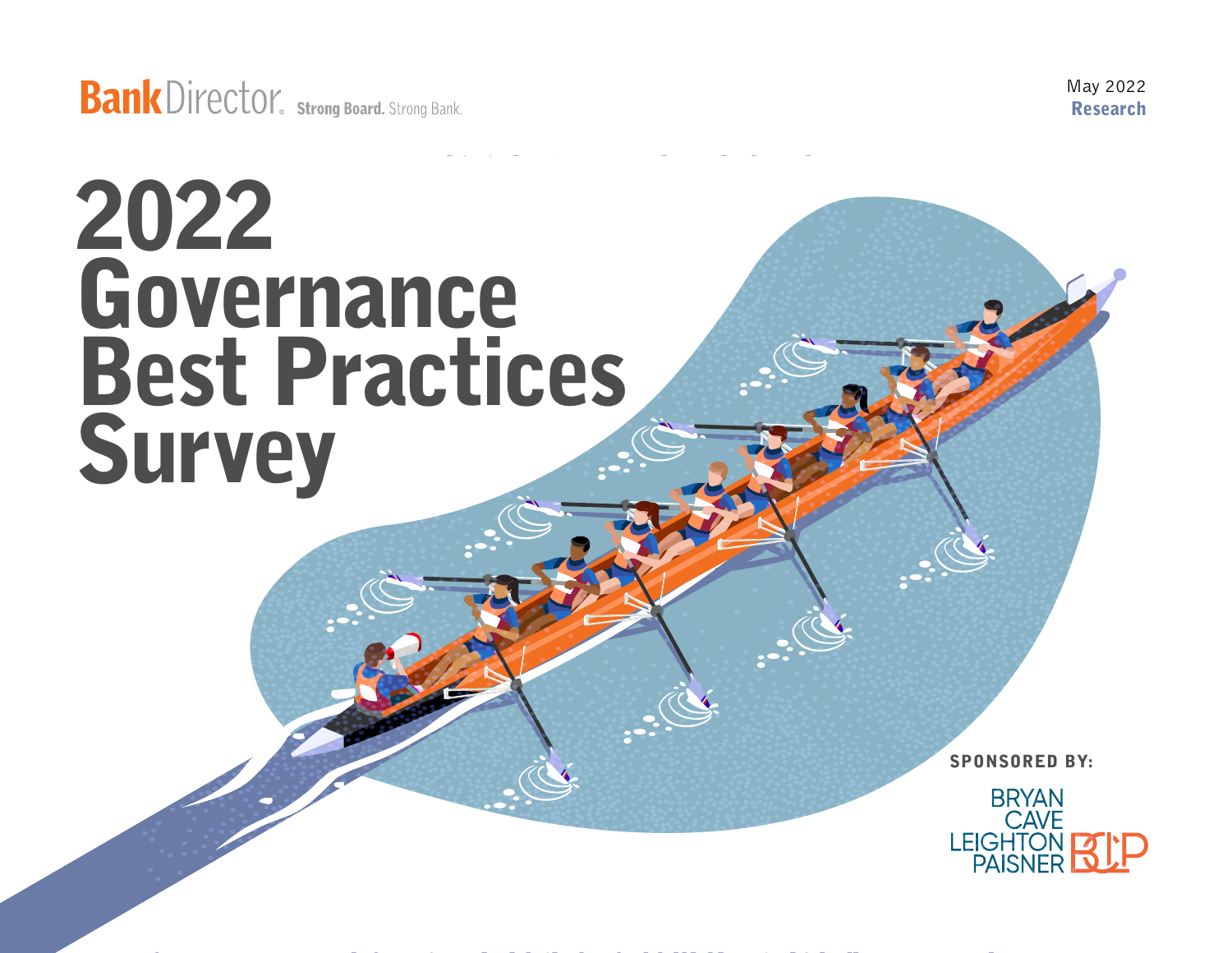## TABLE OF CONTENTS

| <b>Executive Summary</b>      |    |
|-------------------------------|----|
| <b>Key Findings</b>           |    |
| <b>Board Culture</b>          | 5  |
| <b>Evaluating Performance</b> | 9  |
| <b>Building Knowledge</b>     | 14 |
| <b>Committee Structure</b>    | 20 |
| <b>ESG in the Boardroom</b>   |    |
| <b>About the Survey</b>       | 74 |

#### **About Bank Director**

Bank Director reaches the leaders of the institutions that comprise America's banking industry. Since 1991, Bank Director has provided board-level research, peer-insights and in-depth executive and board services. Built for banks, Bank Director extends into and beyond the boardroom by providing timely and relevant information through Bank Director magazine, board training services and the financial industry's premier event, Acquire or Be Acquired. For more information, please visit [www.bankdirector.com](https://www.bankdirector.com).

### **Bank** Director

#### **About Bryan Cave Leighton Paisner**

With 1,275 lawyers in 30 offices across North America, Europe, the Middle East and Asia, Bryan Cave Leighton Paisner LLP is a fully integrated global law firm that provides clients with connected legal advice, wherever and whenever they need it. The firm is known for its relationship-driven, collaborative culture, diverse legal experience and industryshaping innovation and offers clients one of the most active M&A, real estate, financial services, litigation and corporate risk practices in the world. [www.bryancave.com](http://www.bryancave.com).

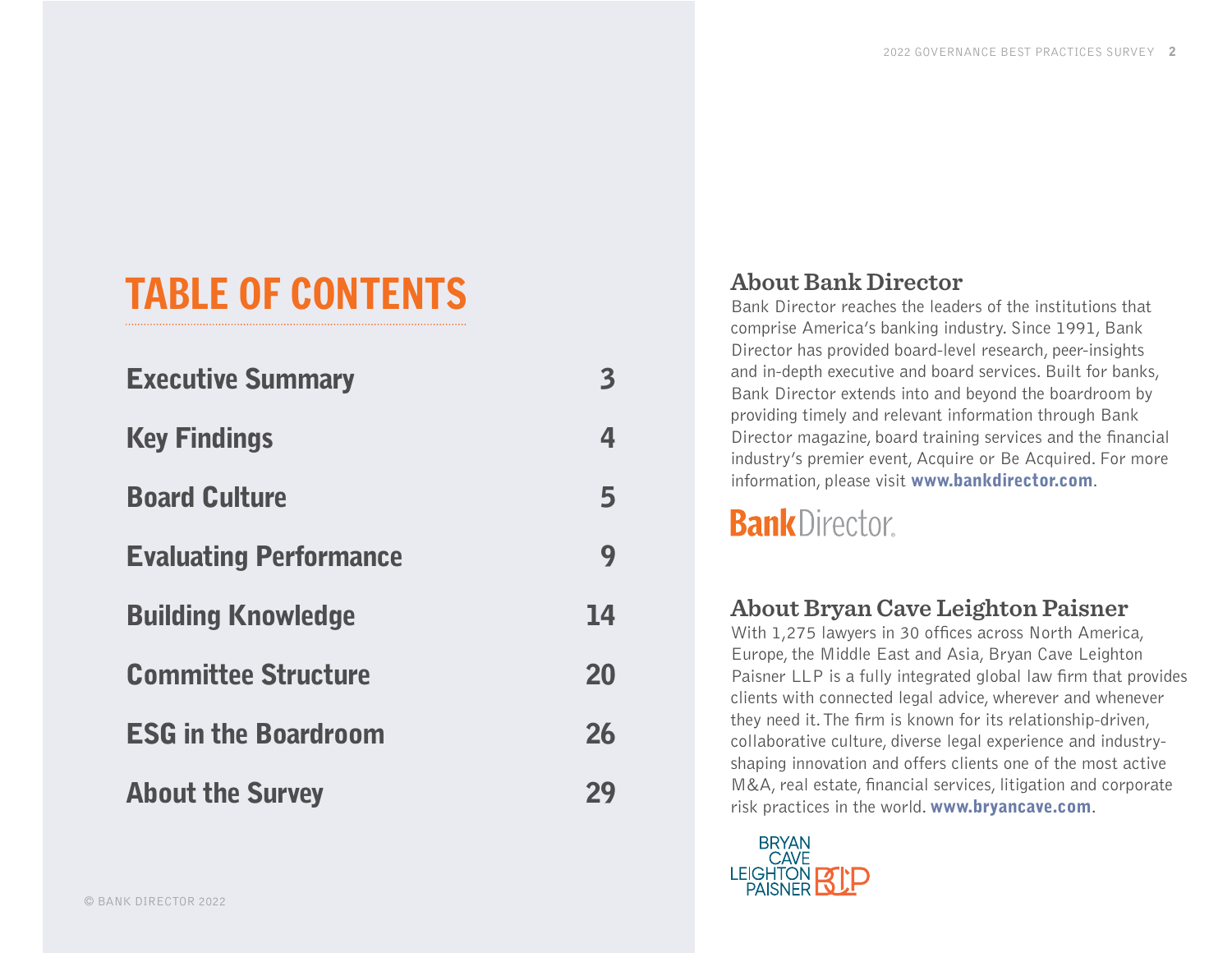### EXECUTIVE SUMMARY

<span id="page-2-0"></span>Laura Alix is the director of research for Bank Director, an information resource for directors and officers of financial companies. You can follow her on [Twitter](https://twitter.com/LauraAlix) or get connected on [LinkedIn](https://www.linkedin.com/in/lauraalix/).

#### Even the strongest corporate boards benefit from a regular infusion of fresh ideas.

Culture, composition and governance practices — all of these are critical elements for boards to fulfill their oversight role, support management, and maintain the bank's vision, mission and values. The results of the 2022 Governance Best Practices Survey, sponsored by Bryan Cave Leighton Paisner LLP, suggest that while most directors and CEOs believe their board's culture is generally solid, they also see room for improvement in certain areas.

Specifically, the majority (54%) say their boardroom culture would benefit from adding new directors who could broaden the board's perspective. In comments, some expressed a desire to get more tech expertise, greater diversity and younger directors into the boardroom. Others cited a need to retire ineffective directors or cut out micromanagement.

Bringing new perspectives, skills and backgrounds to the table can help boards tackle a host of rapidly evolving challenges, from cybersecurity to environmental or social risks.

Culture can be hard to define, and the survey finds varying opinions about the attributes of a strong board culture. Forty-five percent point to alignment around common goals and 42% value engagement with management on the performance of the bank. Just 30% favor an independent mindset as an important attribute of board culture, something that can be derived through cultivating diverse perspectives in the boardroom.

A majority believe gender, racial and ethnic diversity can improve the board's performance, similar to previous surveys. Yet, 58% claim it's difficult to attract suitable board candidates representing diverse racial and ethnic backgrounds.

That's not necessarily for lack of trying, however. When asked to explain why they find it hard to attract diverse board candidates, many respondents state that they have a limited pool of candidates in their markets or personal networks. But that's changing as the U.S. population grows more diverse.

"We have a very non-diverse community, although it is changing," writes one respondent. "I believe the difficulty will lessen with time."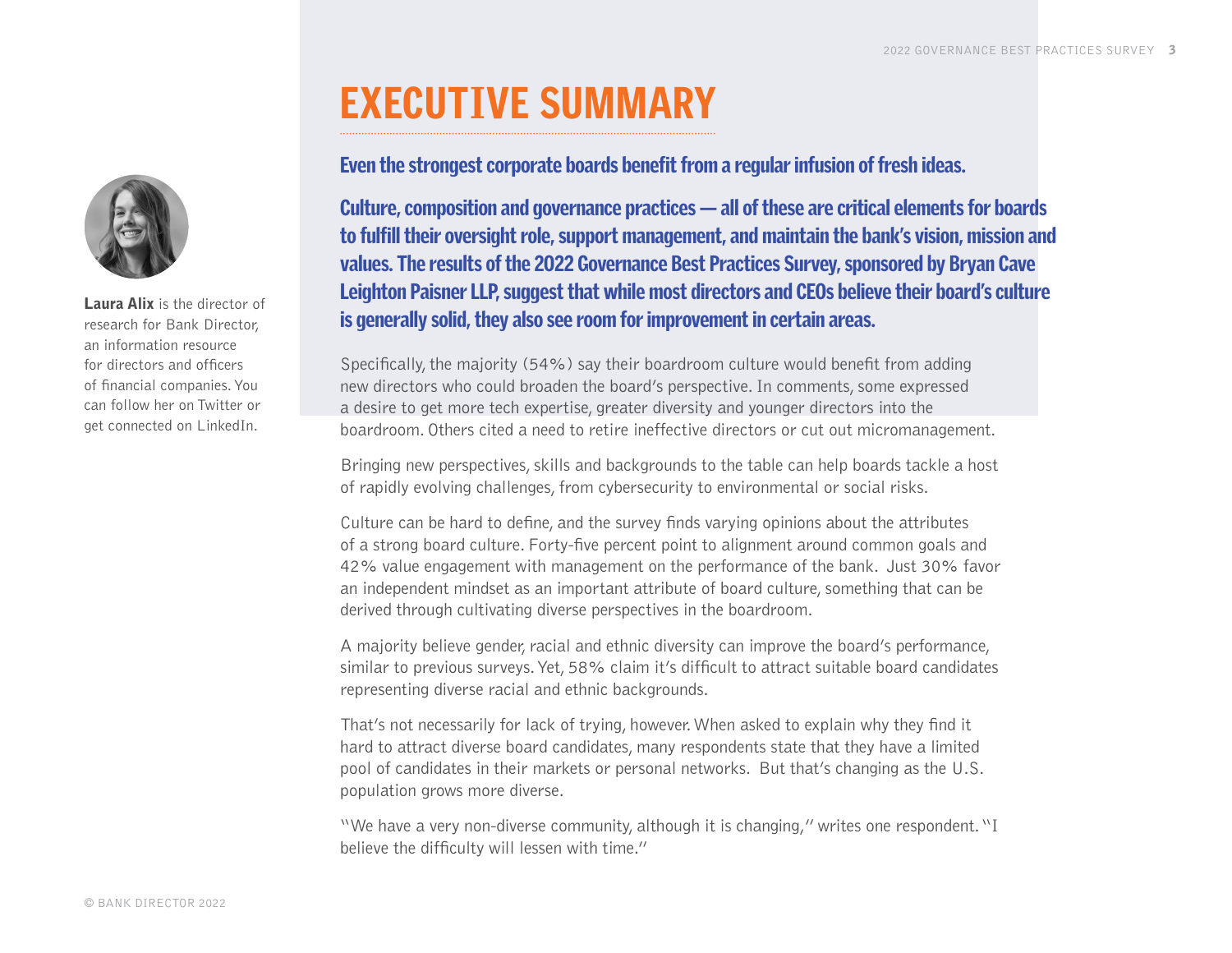### <span id="page-3-0"></span>KEY FINDINGS

## **S** ESG Oversight

A vast majority  $-82\%$  – believe that measuring and understanding where banks stand on environmental, social and governance issues is important for at least some financial institutions, but there's little uniformity when it comes to how boards address ESG. Nearly half  $-45%$  - say their board does not discuss or oversee ESG at all. Fortyfour percent say their board and management team has developed or has been working to develop an ESG strategy for their bank.

## **S Training Mandates Vary**

Forty-nine percent indicate that all directors must meet a minimum training requirement; 36% say training is encouraged but not required of members. Just over half of respondents say their board has an effective onboarding process in place for new directors. However, 27% say their board lacks an onboarding process and 13% say their current onboarding process is ineffective.

## **S** Knowledge Gaps

Respondents identify cybersecurity, digital banking and commerce, and technology as the top areas where their boards need more knowledge and training. Forty-three percent also believe they could use more education about ESG issues.

### **Board Evaluations**

Almost half, or 47%, of respondents conduct board evaluations annually; another 23% assess their board's performance, but not on a yearly basis. Of those that performed assessments, 58% say they then created an action plan to address gaps identified in those evaluations.

### **B Assessing Peer Performance**

Few boards take advantage of peer-to-peer evaluations, with 51% revealing that their board does not use this tool, nor have they discussed it. Of the 29% of respondents whose bank has conducted a peer evaluation, 83% use the exercise to inform conversations with individual directors about their performance.

### Committee Structure

An overwhelming majority of respondents say their board had enough directors to staff all its committees, but 16% say that would no longer be the case if they added more committees. Nearly all respondents say their committees are provided adequate resources to carry out their jobs. The survey reveals continued variation in risk governance practices, with 54% managing audit and risk oversight within separate committees. In boardrooms where there isn't a technology committee, half believe their organization would benefit from one.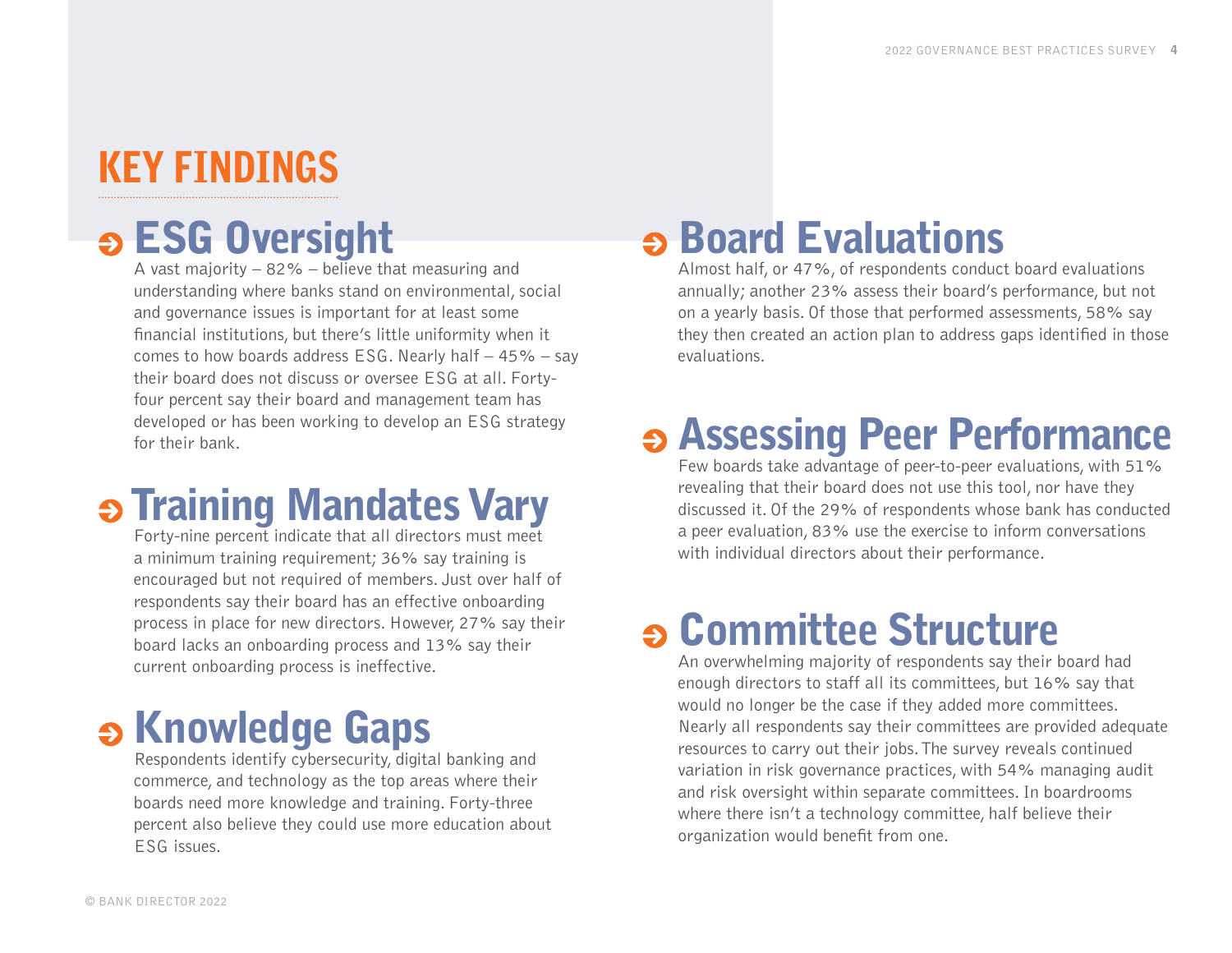### <span id="page-4-0"></span>BOARD CULTURE

#### **1. Does the board set expectations for individual directors in the following areas?**

Respondents were asked to select all that apply.



Attendance



Participating in board training and education



Contributing to board-level discussions



Preparation for meetings



Respectful interaction with other board members



Contributing to committee-level discussions



Engaging with bank executives



Using the bank's products and services



Engaging with bank employees



Engaging with shareholders/ owners



Engaging with clients

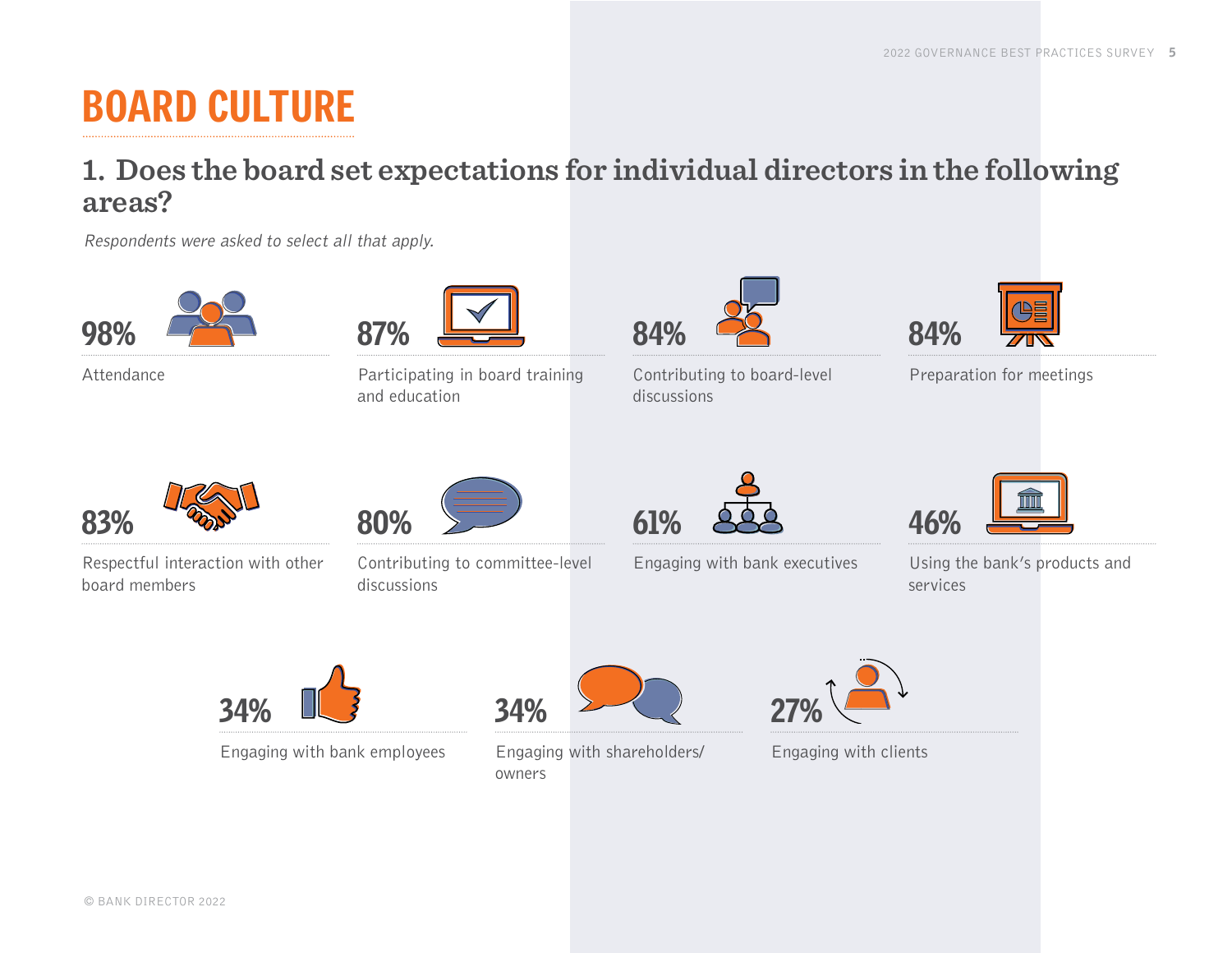#### **2. How would you describe your board's culture?**

- Our board has a strong culture that helps drive the bank's success
- Our board has a generally good culture that contributes to the bank's success, but there are areas where we need to improve
- Our board culture is adequate, but the board has little/no impact on the bank's success
- Our board has a dysfunctional culture that holds the bank back from being successful



### **3. In which areas could your board's culture be improved?**

Respondents were asked to select all that apply.

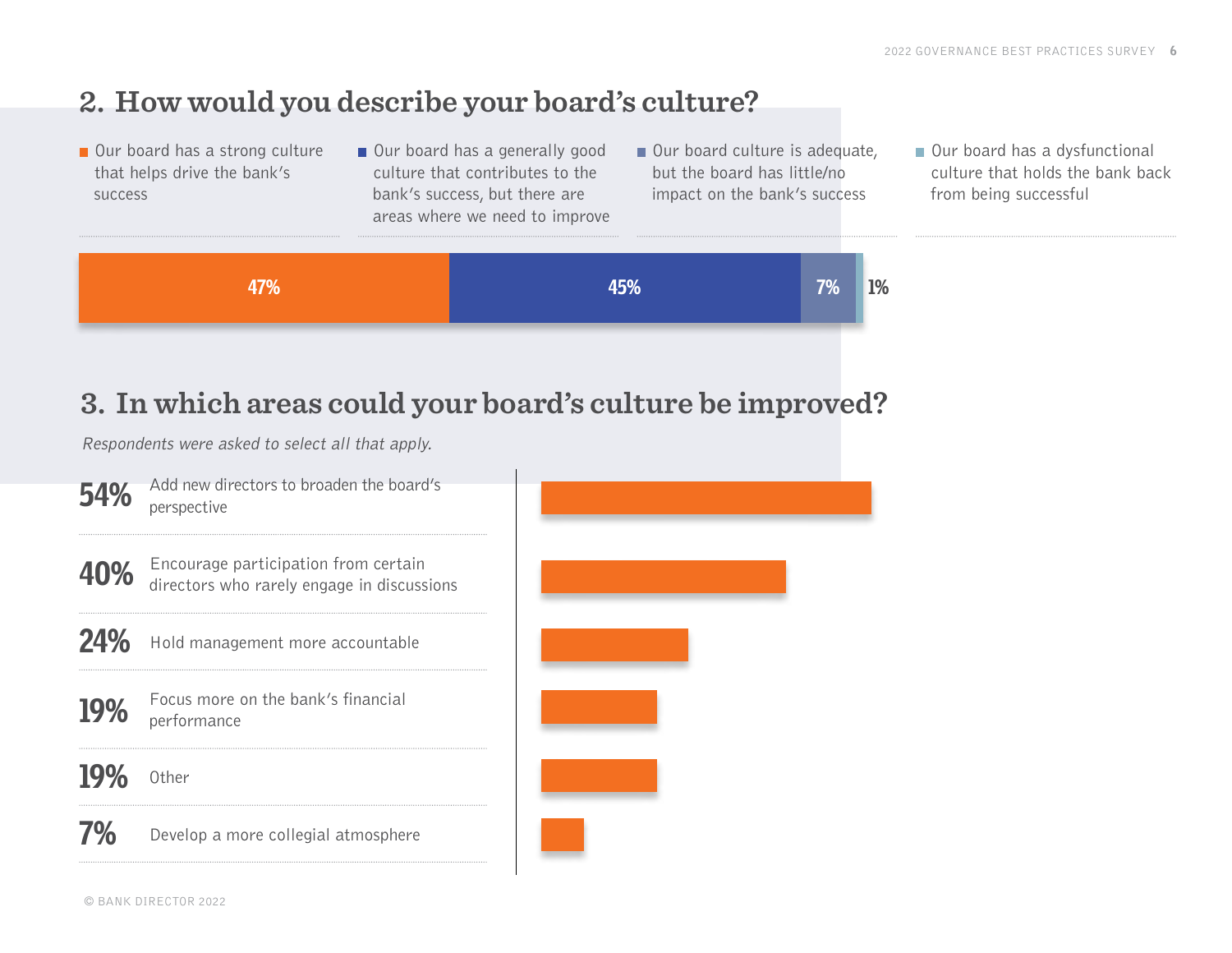#### **4. What are the three most important attributes of a strong board culture?**

Respondents were asked to select no more than three options.

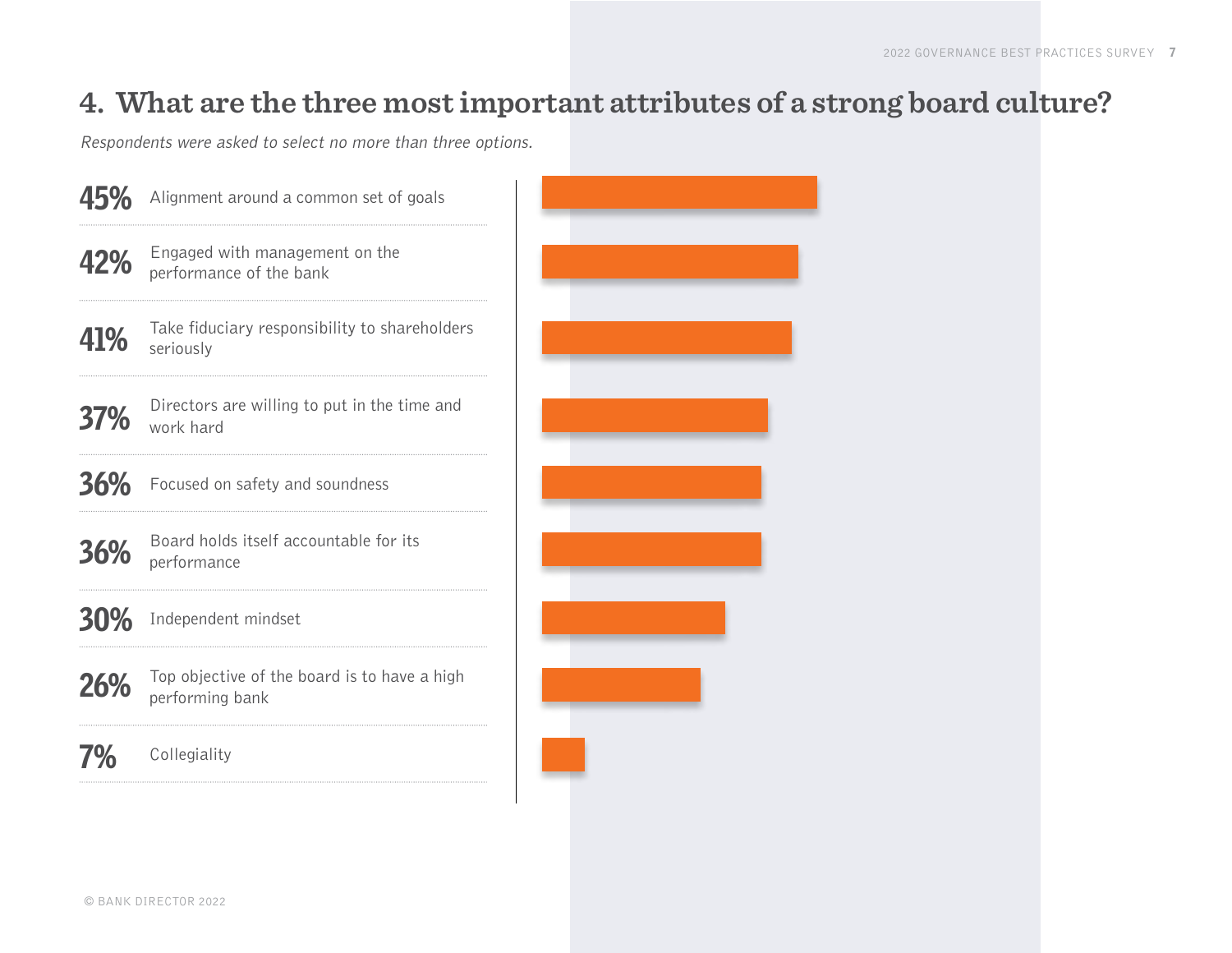#### **5. How would you describe your board's role in establishing and maintaining the bank's values, mission and vision?**

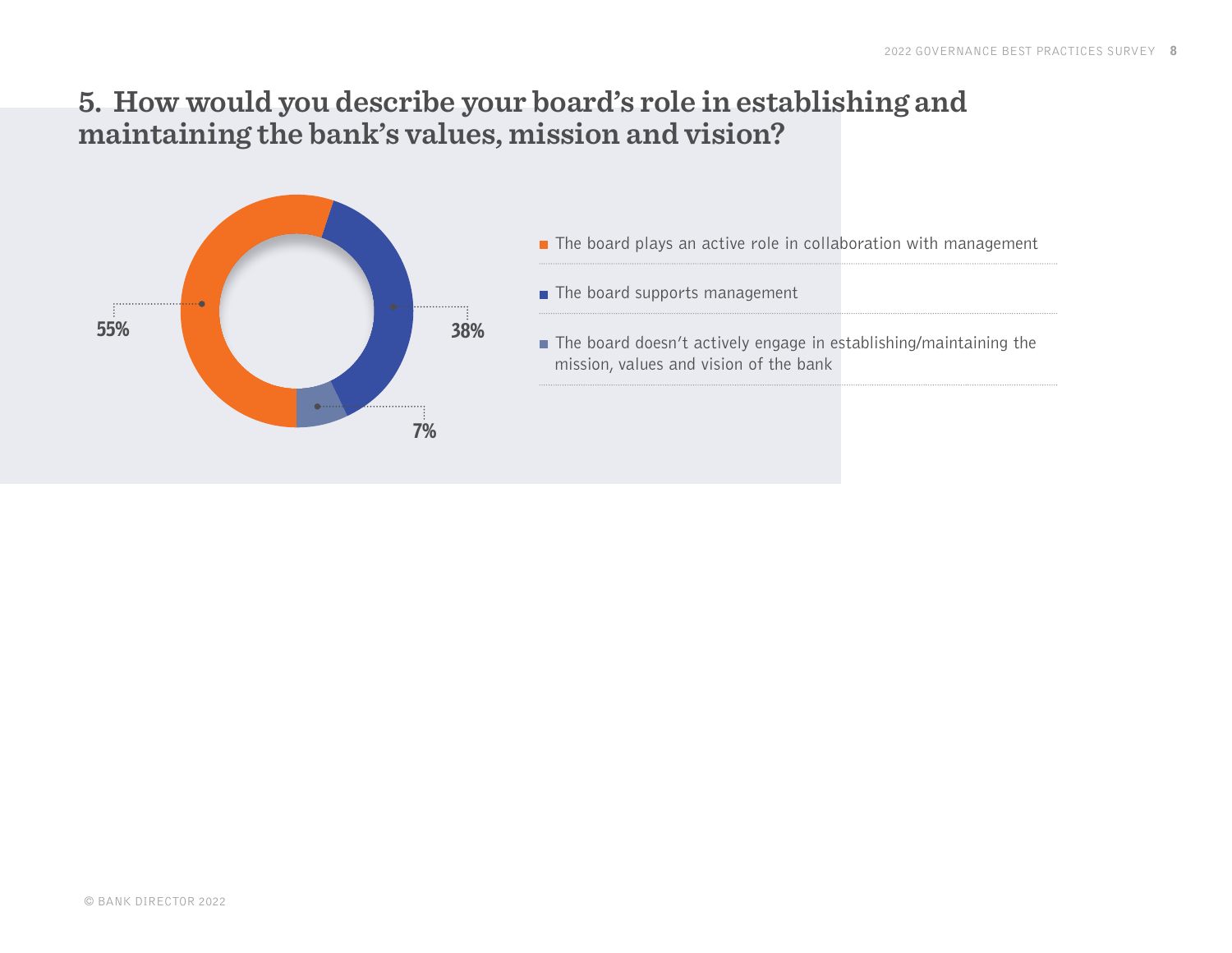### <span id="page-8-0"></span>EVALUATING PERFORMANCE

#### **6. Does your board conduct performance assessments?**



#### **7. Who leads the board evaluation process?**

Question asked of respondents indicating their board conducts a performance assessment.

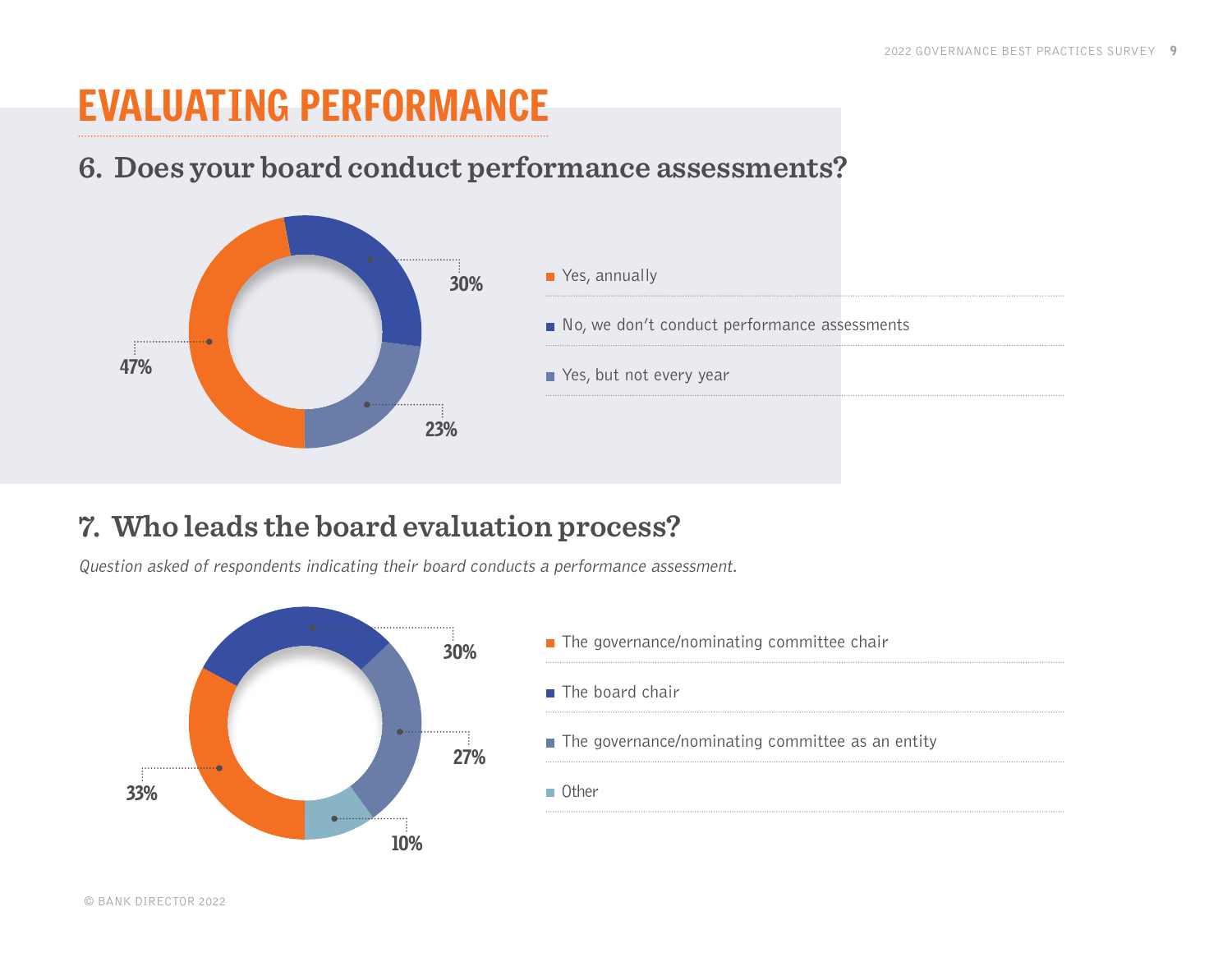#### **8. Does the board member or committee responsible for the performance assessment — or the board as a whole — create an action plan to address gaps and issues identified in the assessment?**

Question asked of respondents indicating their board conducts a performance assessment.

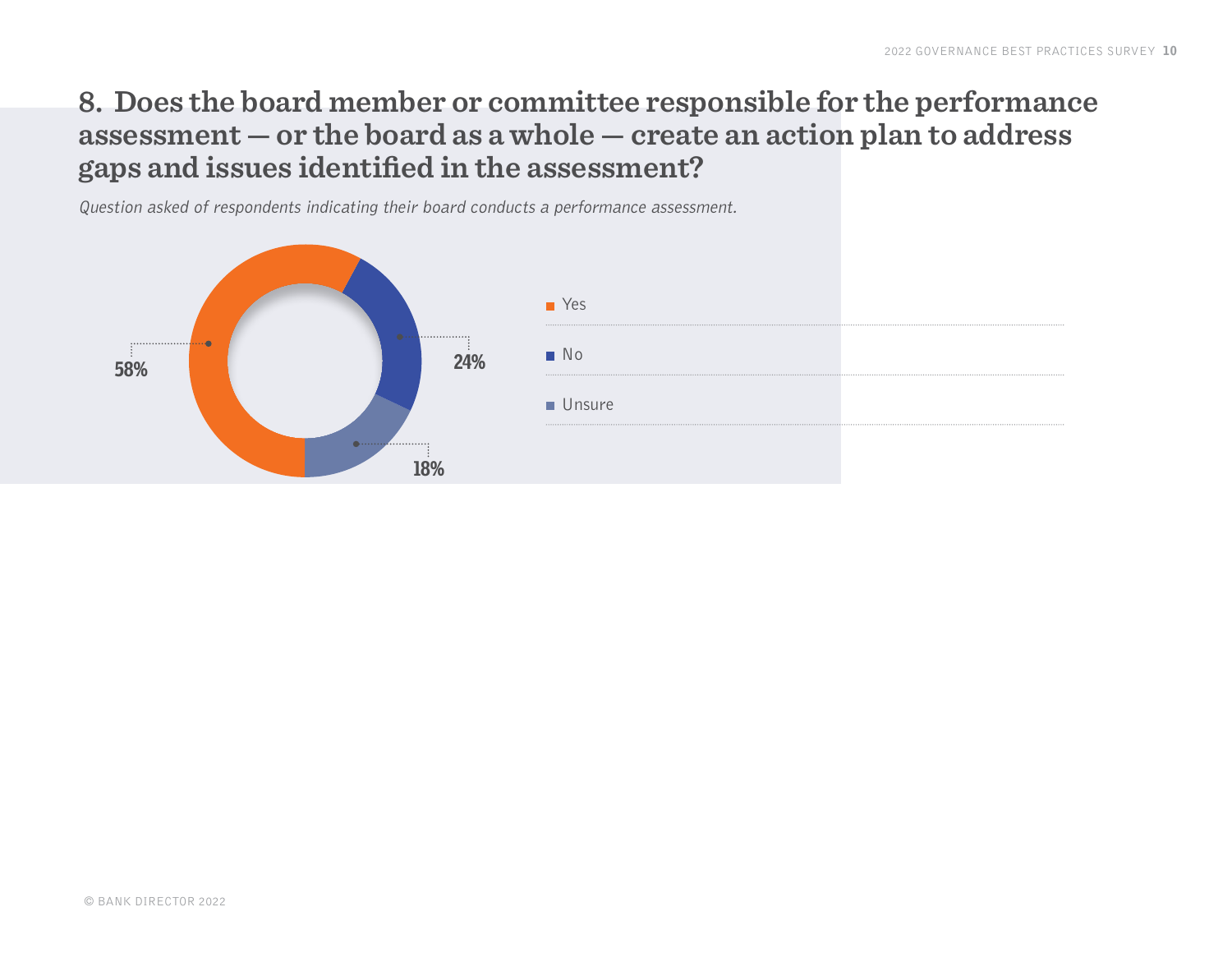#### **9. How does the board use the results of its assessment?**

Respondents were asked to select all that apply. Question asked of respondents indicating their board conducts a performance assessment.

| 79%        | To assess the effectiveness of the board as<br>a whole   |
|------------|----------------------------------------------------------|
| <b>57%</b> | To identify training needs for the board                 |
| <b>57%</b> | To improve governance processes                          |
| <b>39%</b> | To assess committee performance                          |
| <b>35%</b> | To identify underperforming directors                    |
| 34%        | To conduct one-on-one conversations with<br>directors    |
| <b>23%</b> | To modify the board's composition                        |
| <b>16%</b> | To inform the strategic plan                             |
| <b>11%</b> | To identify a need for external consultants/<br>advisors |
| 6%         | Other                                                    |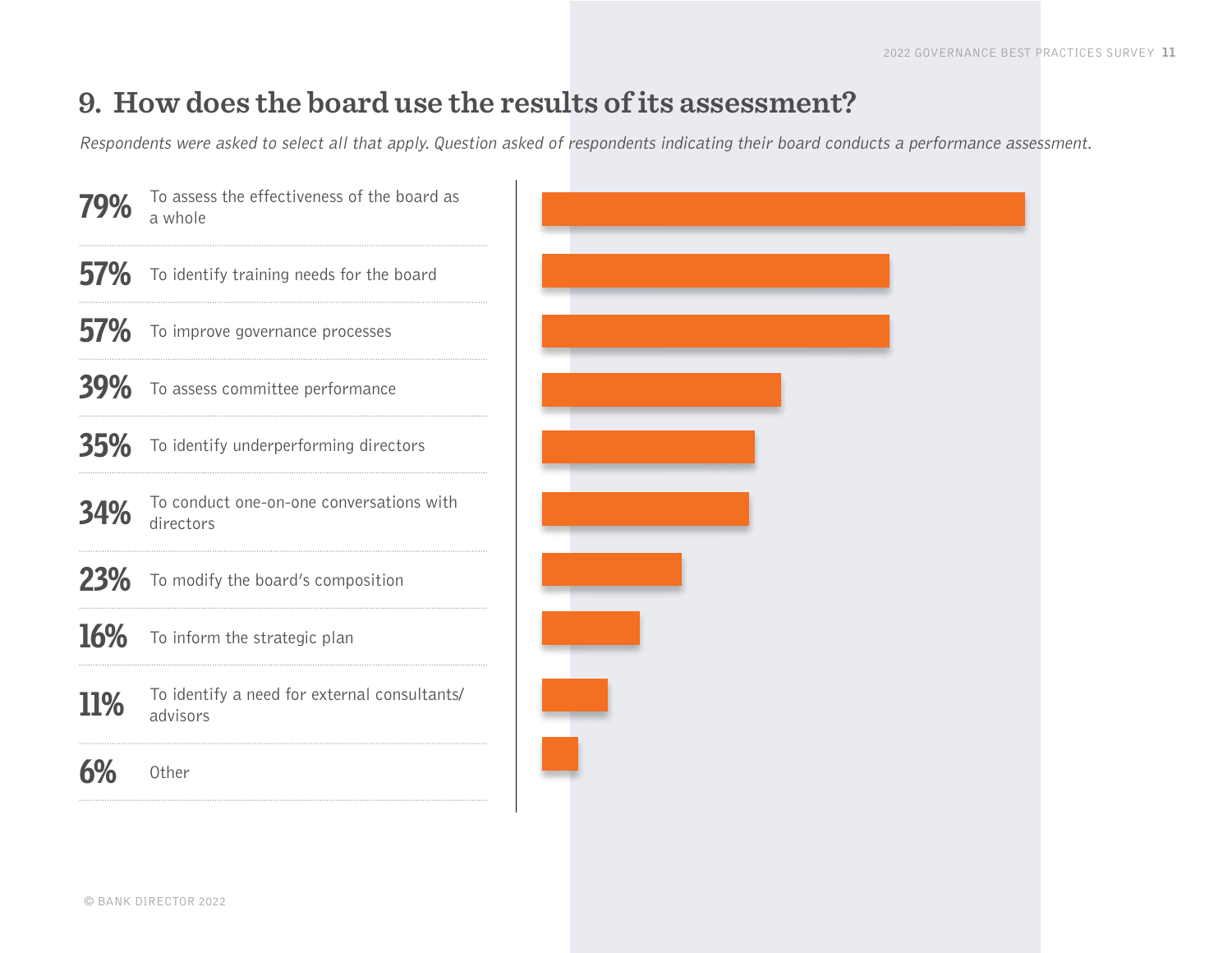#### **10. Does your board conduct peer-to-peer evaluations of its members?**



#### **11. Does the board chair or another individual on the board use the results of the peer evaluations to inform conversations with individual board members about their performance?**

Question asked of respondents indicating that their board conducts peer evaluations.

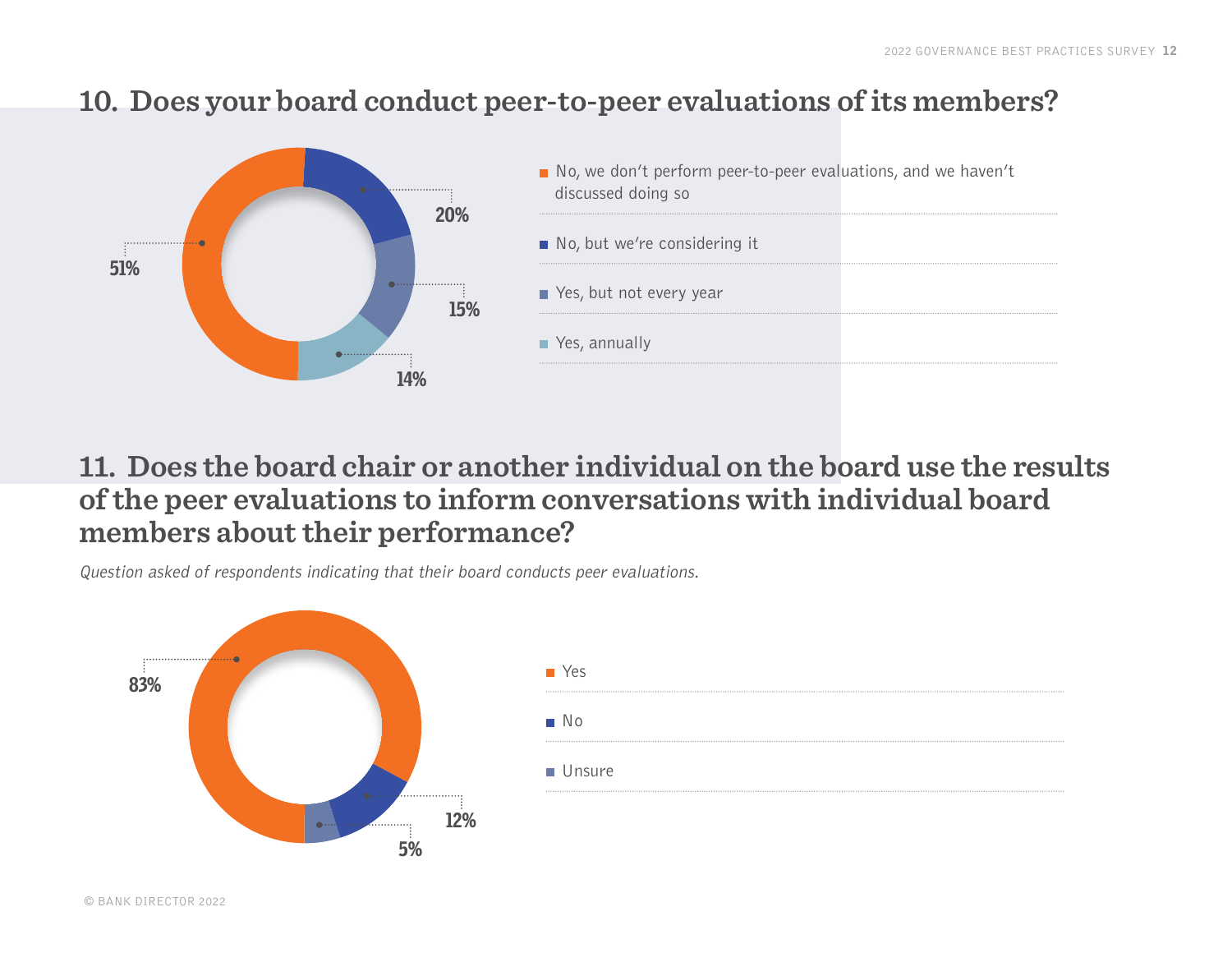#### **12. Has your board used a peer evaluation process to specifically address a problem director(s)?**

Question asked of respondents indicating that their board conducts peer evaluations.



#### **13. Have the results of a peer evaluation led to the resignation or departure of a board member?**

Question asked of respondents indicating that their board conducts peer evaluations. Numbers don't add up to 100% due to rounding.

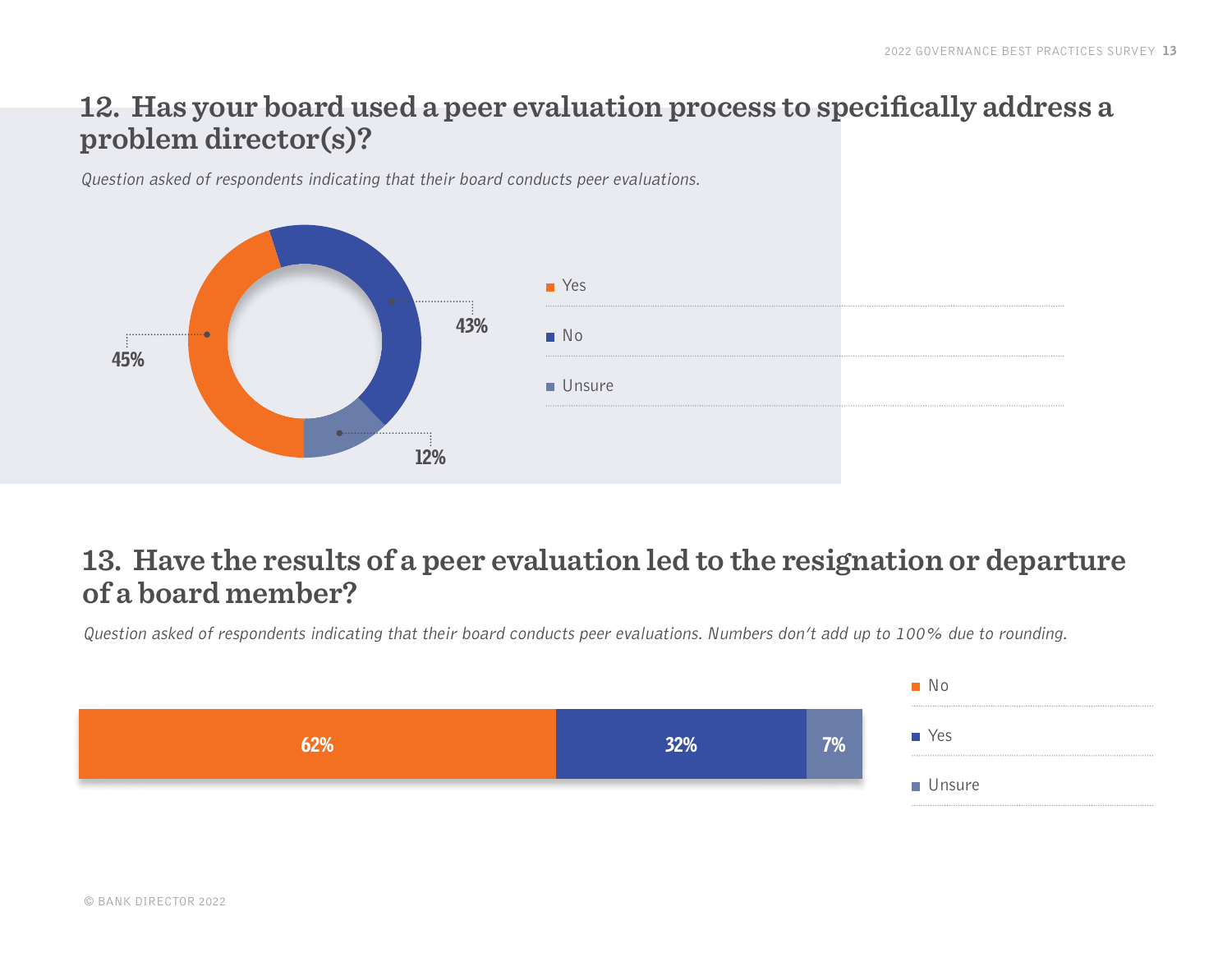### <span id="page-13-0"></span>BUILDING KNOWLEDGE

#### **14. How would you rate your independent directors' knowledge of banking?**



- Most of our independent directors know enough about banking to provide effective oversight
- Some of our independent directors know enough about banking to provide effective oversight, but others do not
- Most of our independent directors lack sufficient knowledge about banking to provide effective oversight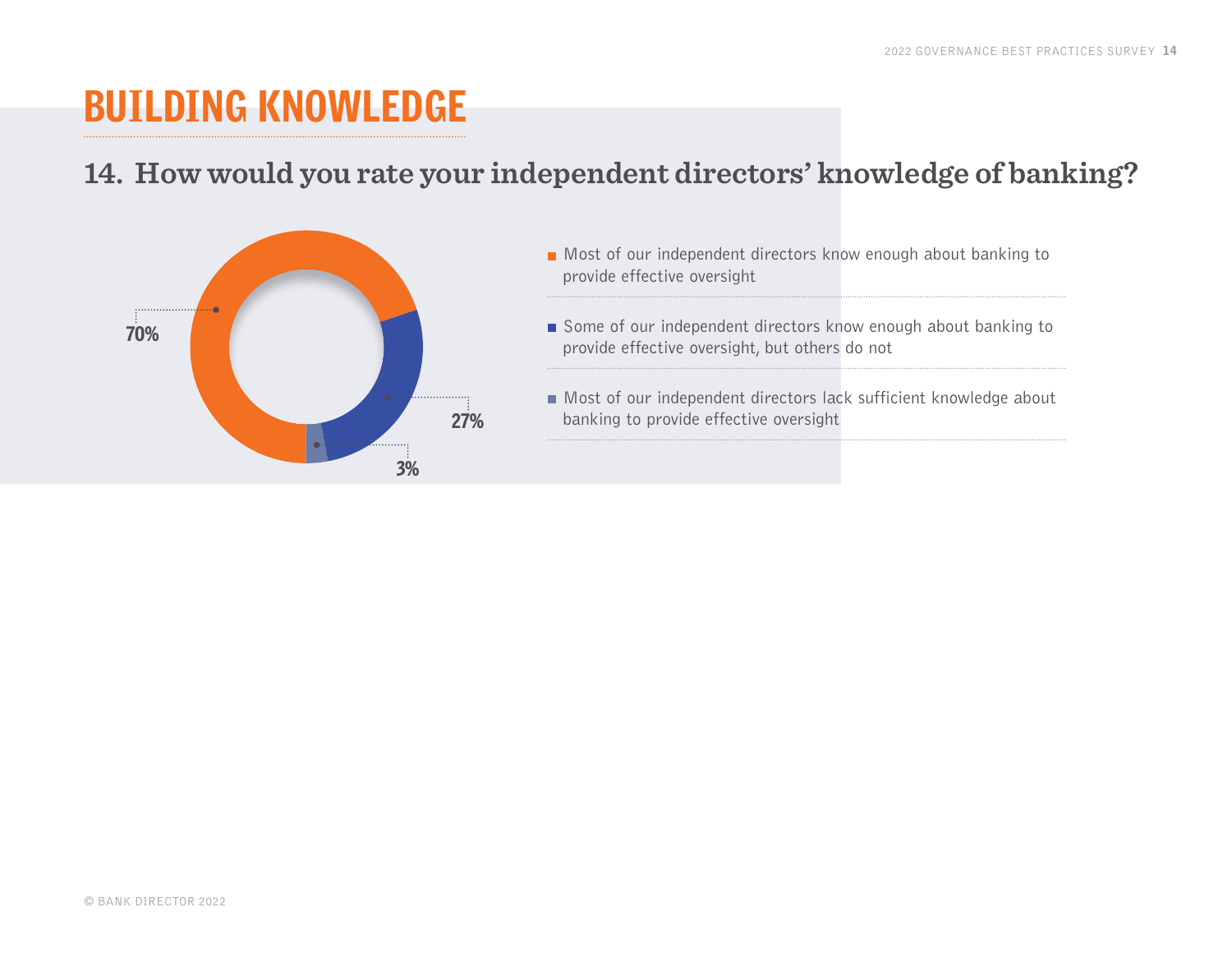#### **15. In which areas does the board as a whole need more knowledge and training?**

Respondents were asked to select all that apply.

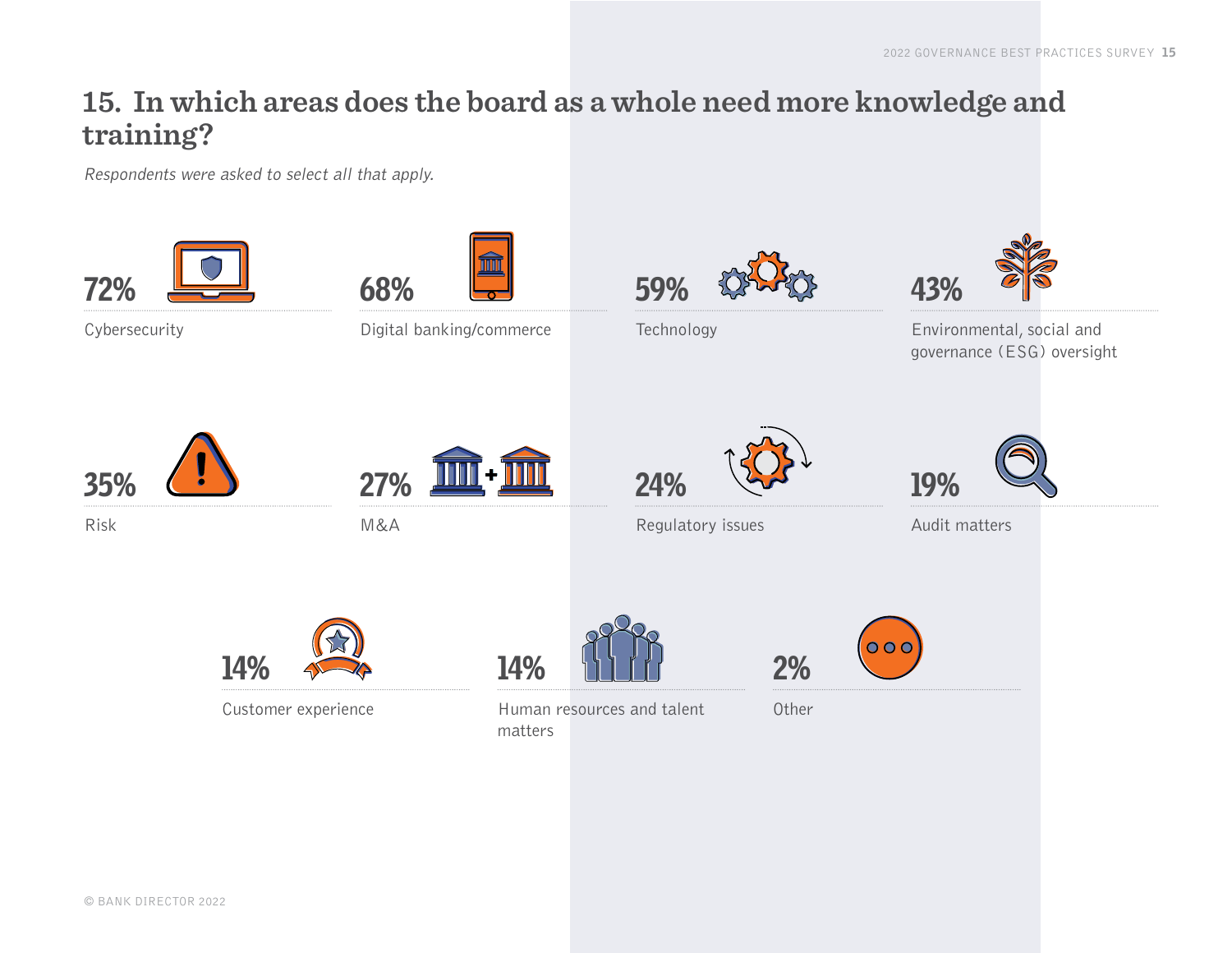#### **16. Does the board regularly (at least annually) bring in outside experts to educate the board on relevant topics?**

Numbers don't add up to 100% due to rounding.



#### **17. Does the board mandate or encourage training for its members?**

All directors must meet a minimum training requirement set by the board

 $\blacksquare$  Training isn't required but is encouraged for members

 $\blacksquare$  Training is required for new directors but only encouraged for legacy members

Our board neither mandates nor encourages external training

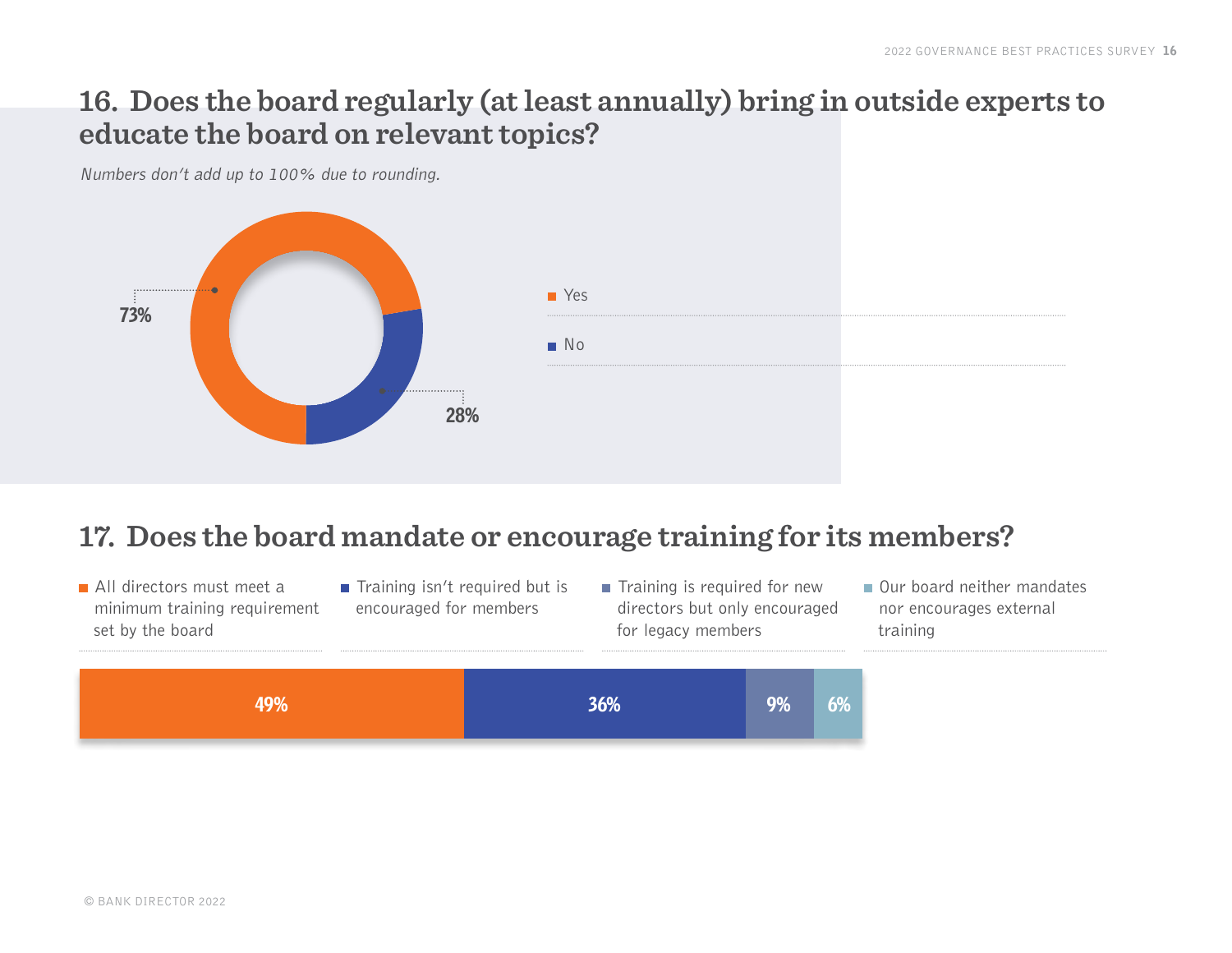#### **18. Does the board provide training materials and share opportunities for outside education with members of the board?**



**19. Does the board have an effective onboarding process in place for new directors?**

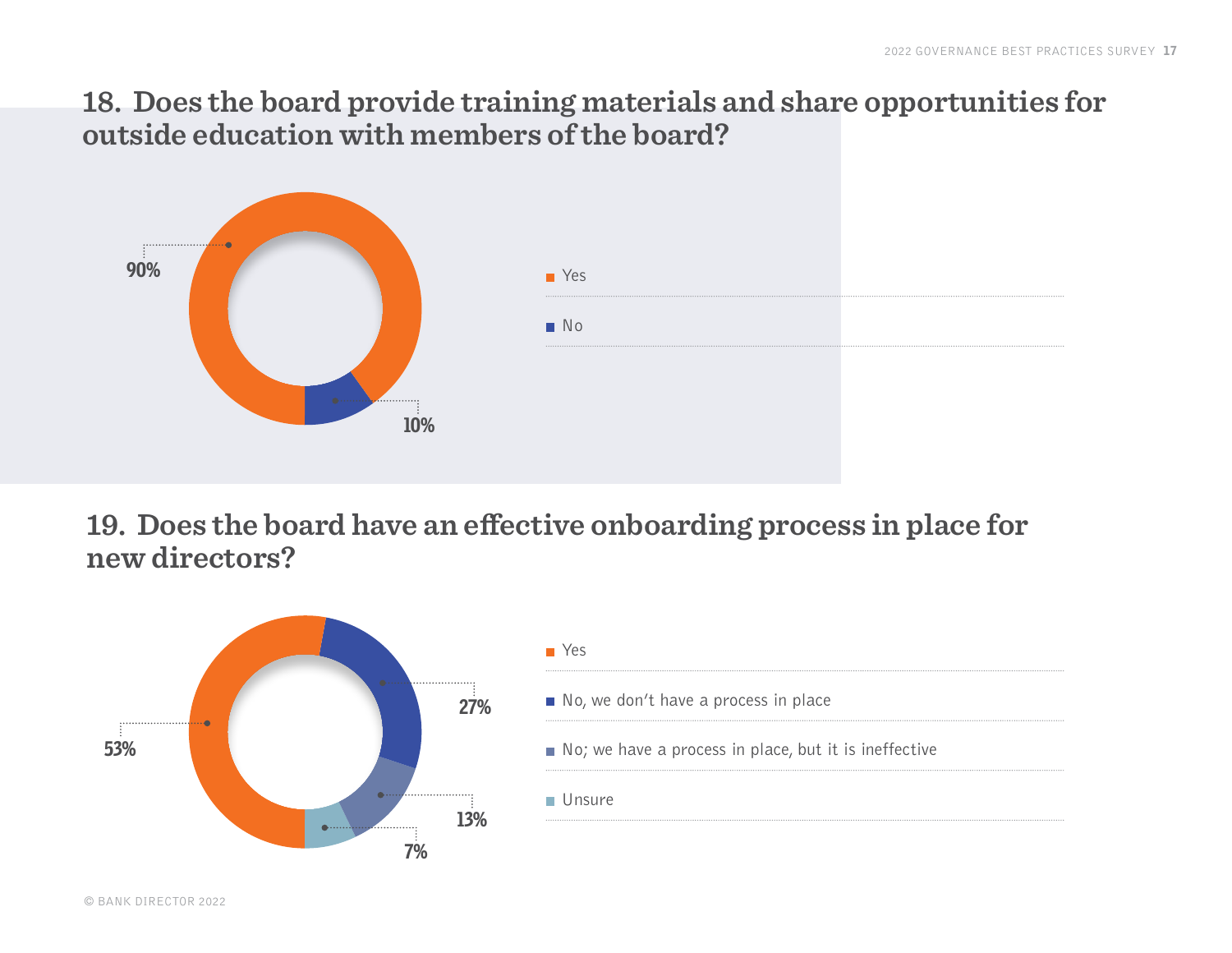#### **20. Does the onboarding process for new directors include training on bank terminology and key measurements for bank performance?**

Question asked of respondents indicating their board has an onboarding process for new directors.



#### **21. Are you satisfied with the training and educational opportunities offered to you as a board member?**

Question asked of independent directors, independent chairs and lead directors.

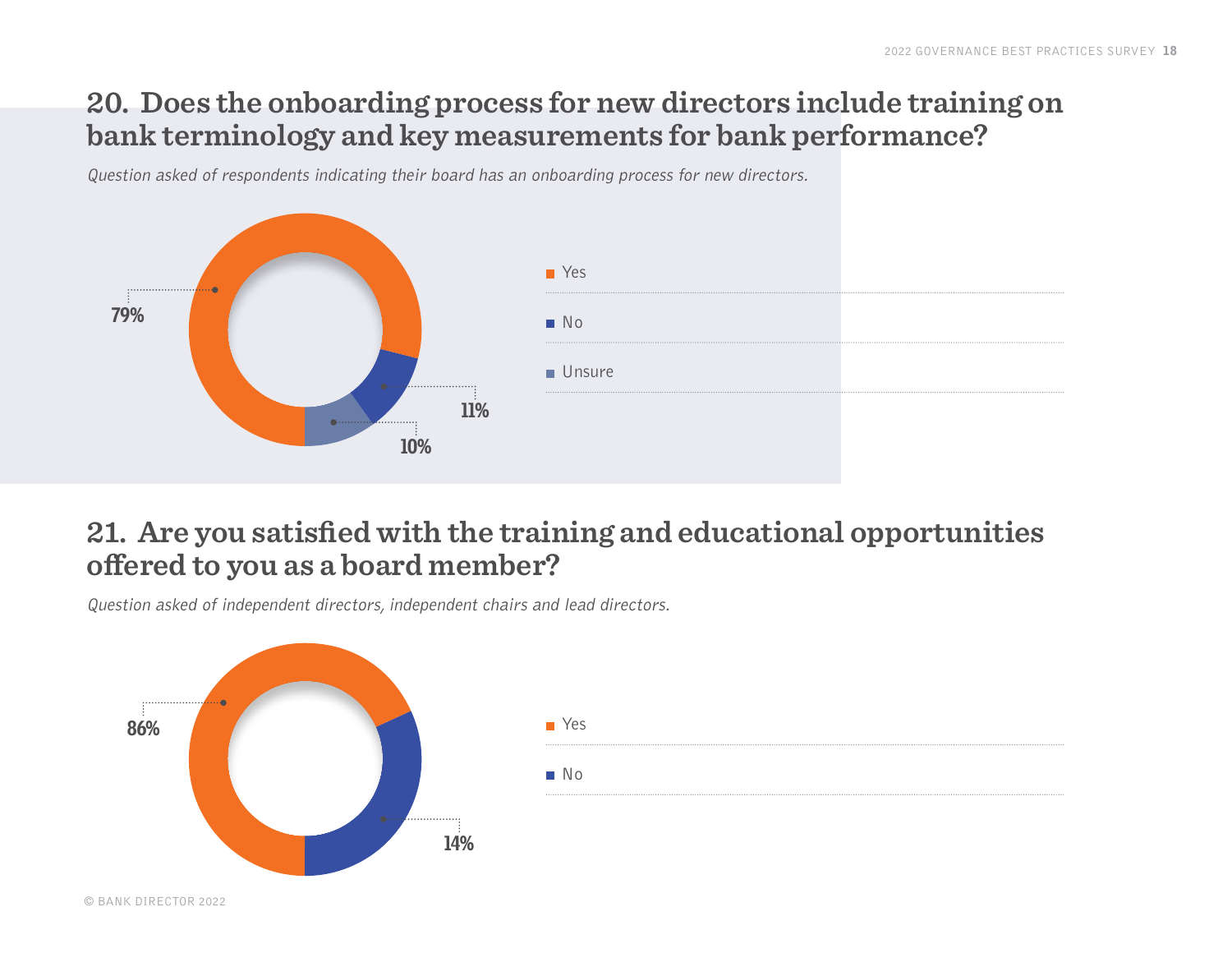#### **22. Have you personally used any of the following training resources over the past 18 months?**

Respondents were asked to select all that apply. Question asked of independent directors, independent chairs and lead directors.

| 96%        | <b>Banking publications</b>                                      |
|------------|------------------------------------------------------------------|
| 64%        | Online training videos                                           |
| 61%        | Conferences                                                      |
| 58%        | Webinars                                                         |
| <b>52%</b> | In-person board training                                         |
| 37%        | Independent consultants                                          |
| <b>1%</b>  | I haven't used any training resources over the<br>past 18 months |
| <b>1%</b>  | Other                                                            |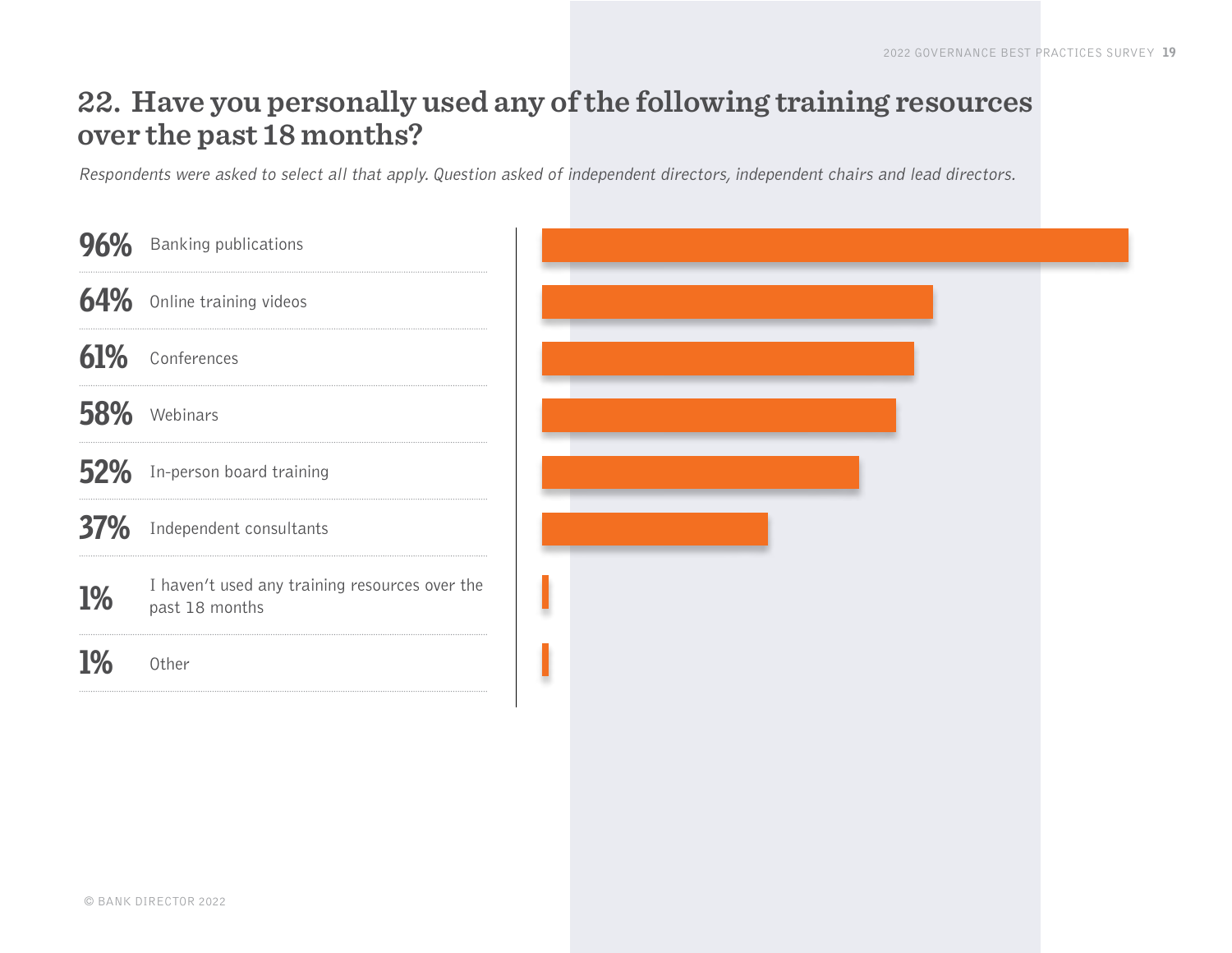## <span id="page-19-0"></span>COMMITTEE STRUCTURE

**23. Considering the opportunities, risks and challenges facing your bank, do you believe your board's committee structure allows it to effectively oversee the institution?**



Numbers don't add up to 100% due to rounding.

#### **24. Based on your experience, are the committees of your board provided with adequate resources to carry out their responsibilities?**

Question asked of independent directors, independent chairs and lead directors.

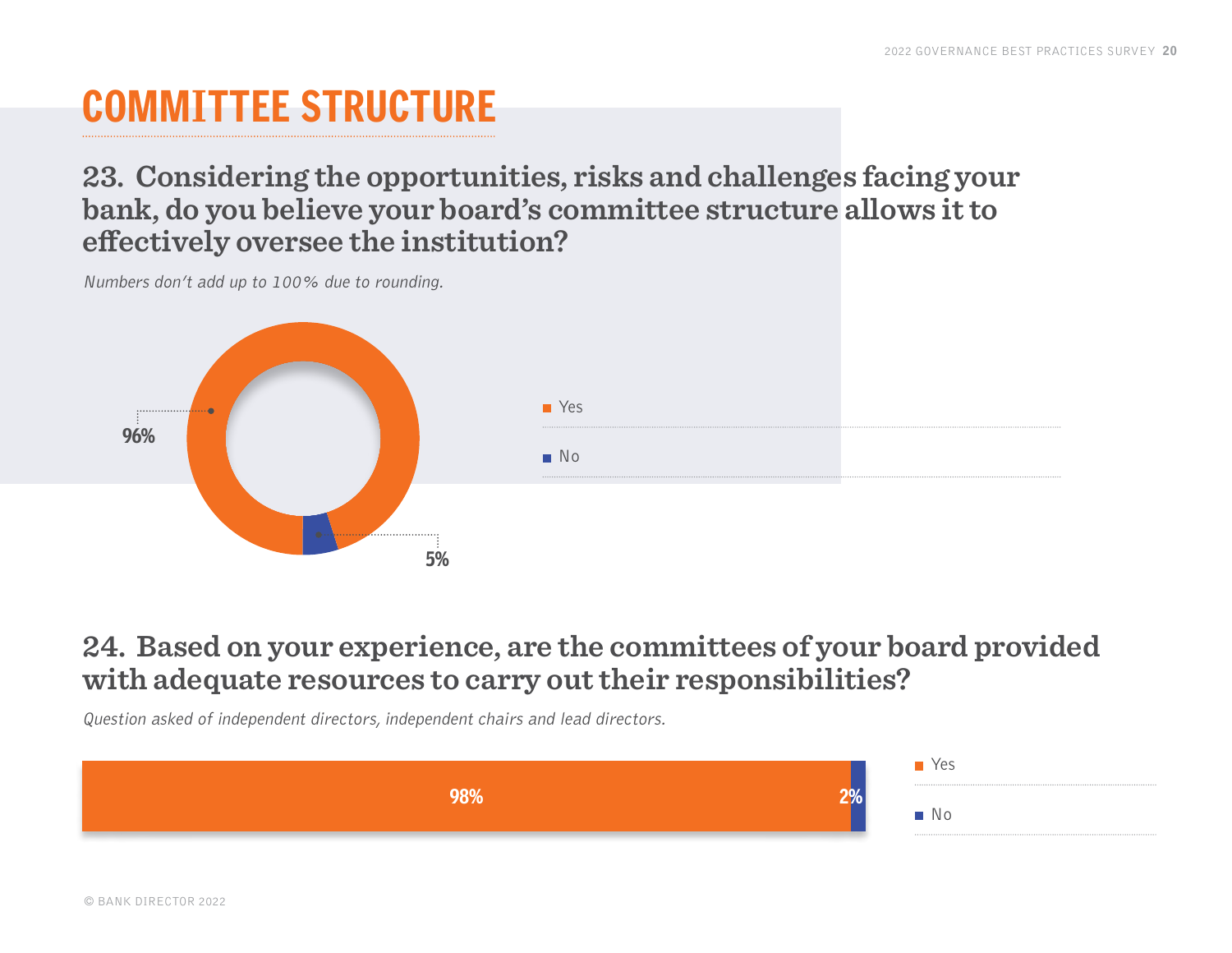#### **25. Does your board have a sufficient number of directors to adequately staff its committees?**

| $\blacksquare$ Yes, we have enough directors to<br>staff our current committees | $\blacksquare$ Yes, we have enough directors to<br>staff our current committees, but<br>not if we add another committee |     | No, we don't have enough directors<br>to staff our current committees |
|---------------------------------------------------------------------------------|-------------------------------------------------------------------------------------------------------------------------|-----|-----------------------------------------------------------------------|
|                                                                                 | राण्ट                                                                                                                   | 16% |                                                                       |

#### **26. Are audit and risk oversight managed within separate committees?**



| $\blacksquare$ Yes, we have separated the audit and risk committees                  |
|--------------------------------------------------------------------------------------|
| $\blacksquare$ No, risk oversight and audit are managed within the same<br>committee |
| No, we address risk as a full board                                                  |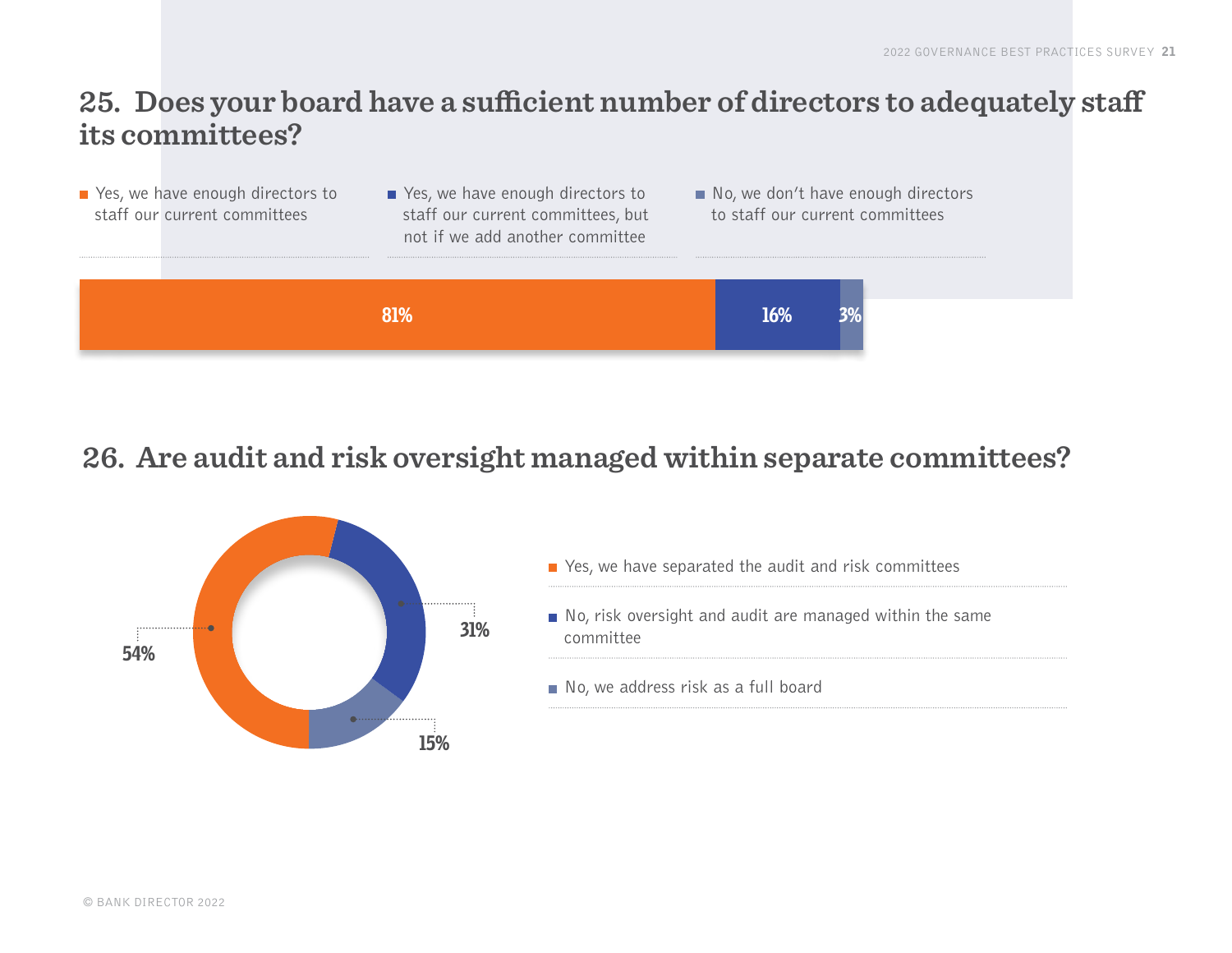#### **27. Which of the following tasks and responsibilities are part of risk oversight by your board and/or the applicable committee?**

Respondents were asked to select all that apply.

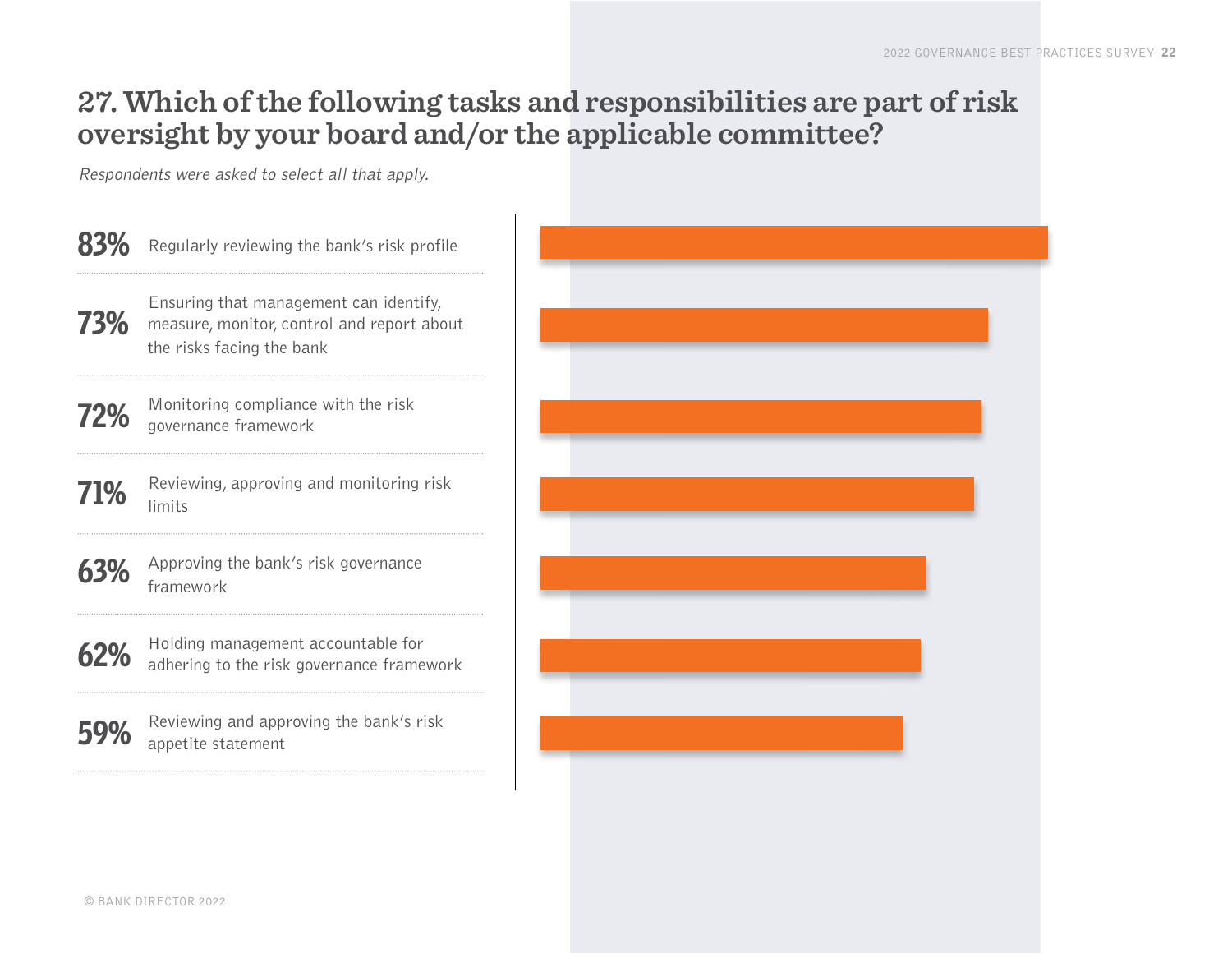#### **28. Do you believe your current committee structure allows the bank to effectively oversee risk?**



#### **29. Do you believe that it would benefit the board to have a standing technology committee?**

Question asked of respondents indicating their board doesn't have a technology committee.

|  | INO. |
|--|------|

#### **30. Do you believe that it would benefit the board to have a standing cybersecurity committee?**

Question asked of respondents indicating their board doesn't have a technology committee.

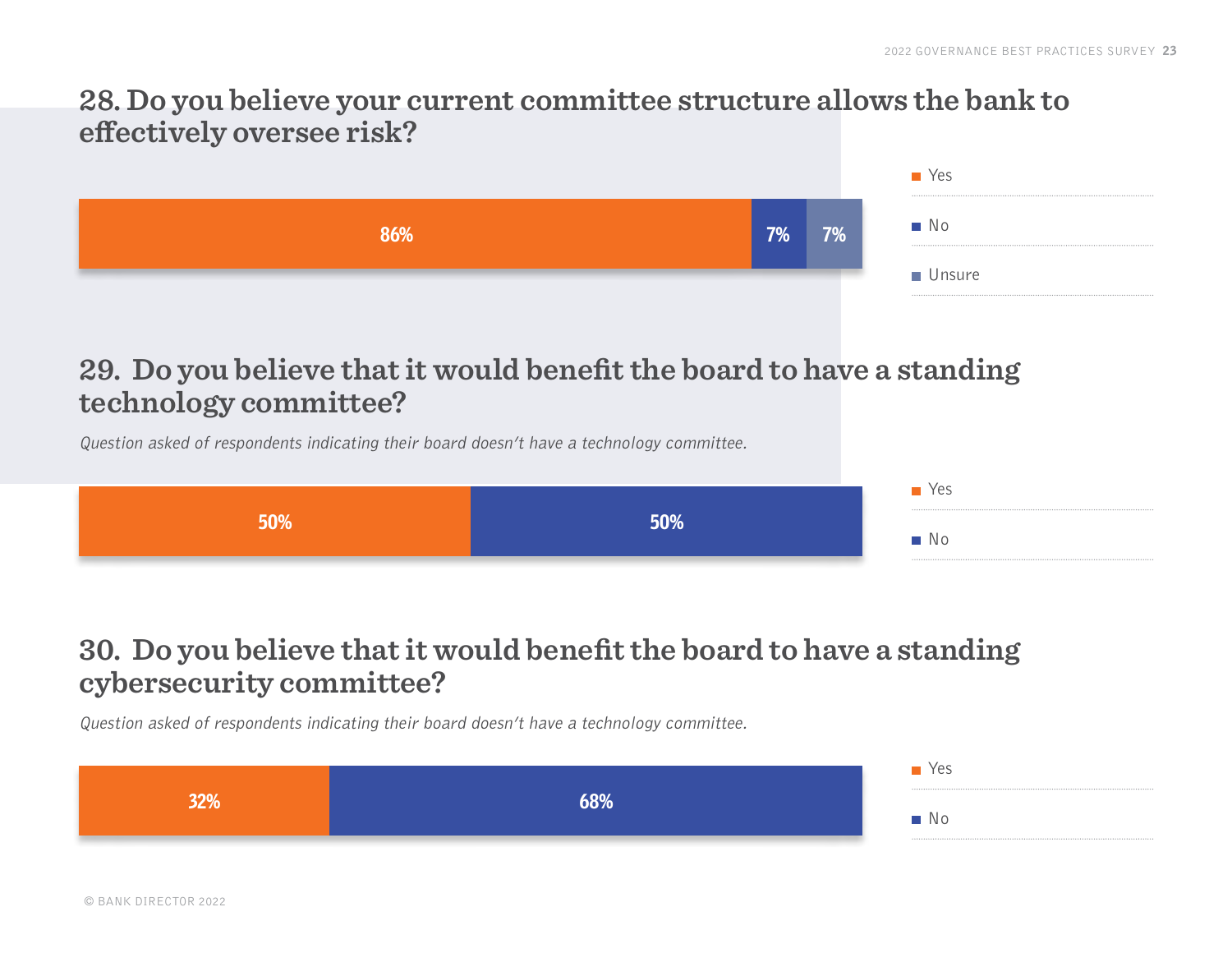#### **31. Is the governance/nominating committee responsible for any of the following?**

Respondents were asked to select all that apply. Question asked of respondents indicating their board has a governance/nominating committee.



Identifying and evaluating possible candidates for board membership





Recommending directors for nomination to the board



Developing qualifications and criteria for board membership



Assessing the skills and expertise needed on the board



Reviewing the size and composition of each committee



Determining the overall effectiveness of the board



Determining whether new committees should be added 57%

Making recommendations for improving the board



Reviewing the performance of current directors



Reviewing the performance of the bank's CEO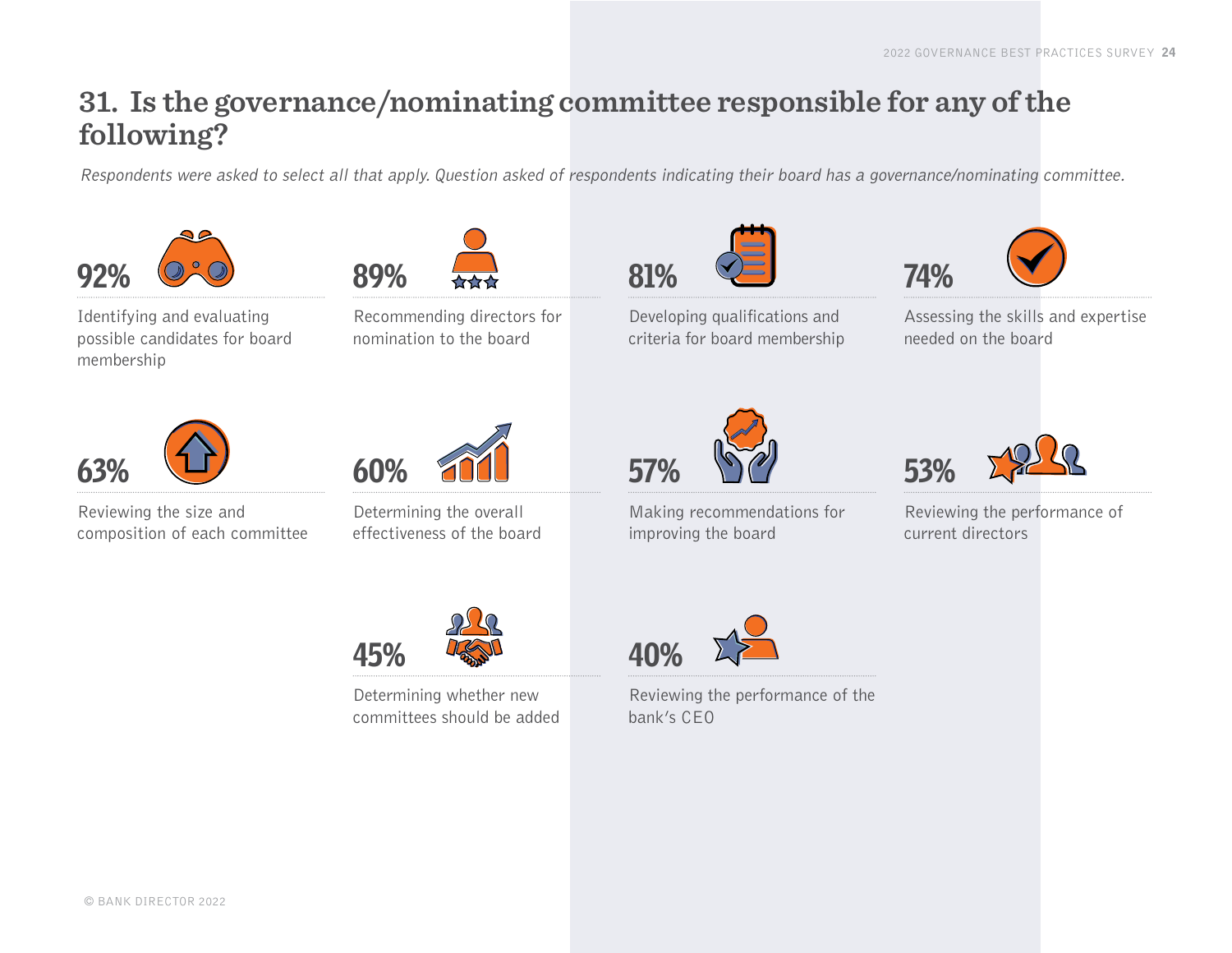#### **32. Do directors contribute to the development of committee meeting agendas?**

Respondents were asked to select all that apply. Question asked of independent directors, independent chairs and lead directors.

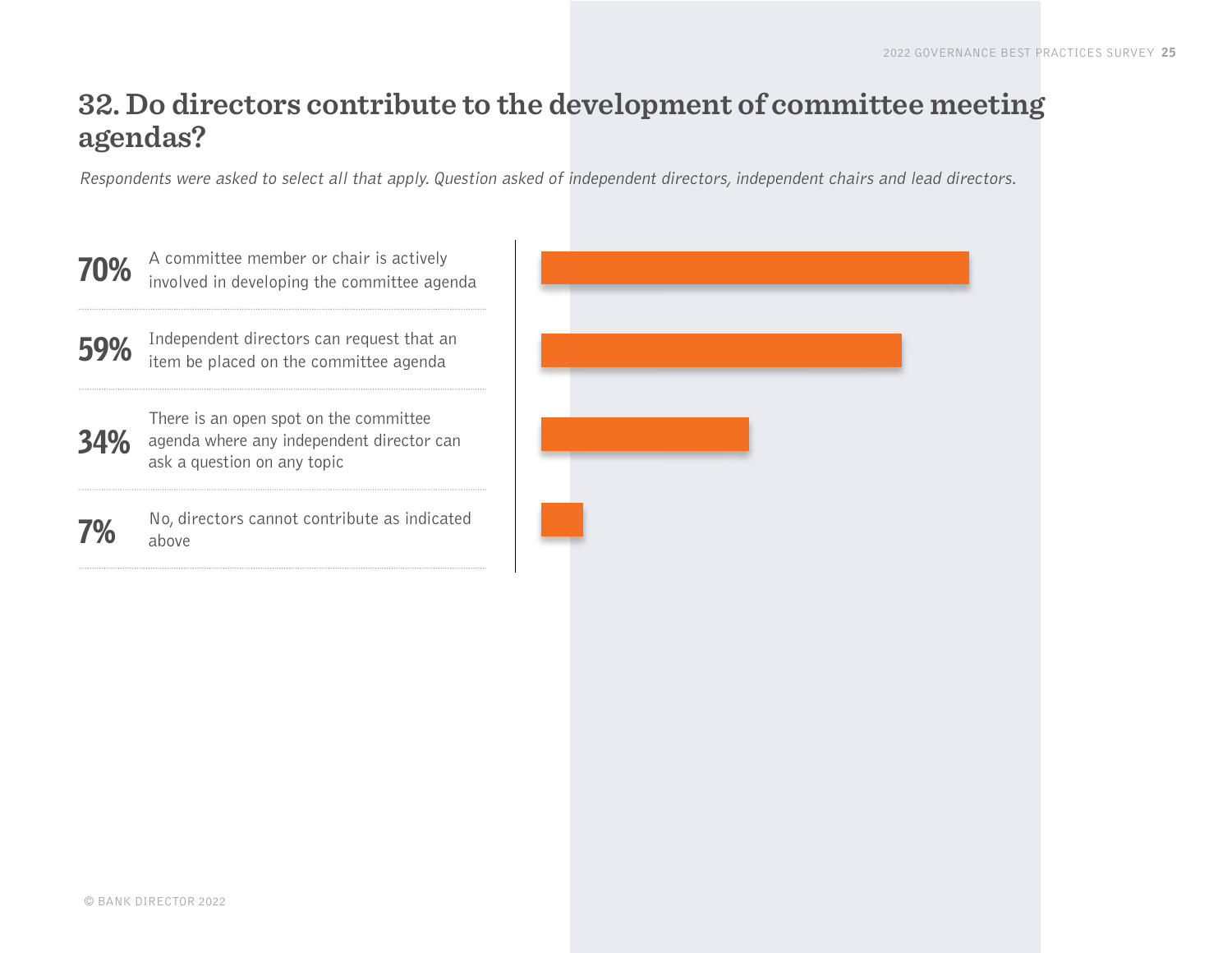## <span id="page-25-0"></span>ESG IN THE BOARDROOM

#### **33. How are environmental, social and governance (ESG) issues comprehensively addressed in the boardroom?**

Respondents were asked to select all that apply.

The board doesn't discuss or oversee ESG 45%

The board and management team are 27% developing or will soon develop an ESG strategy

Responsibility for ESG has been assigned to one or more committees 17%

The board and management team have developed an ESG strategy and defined goals for the organization 16%

> The board and/or management team engage with company stakeholders on ESG to understand their concerns

The board has set goals and incentives around ESG matters for the management team



15%

7%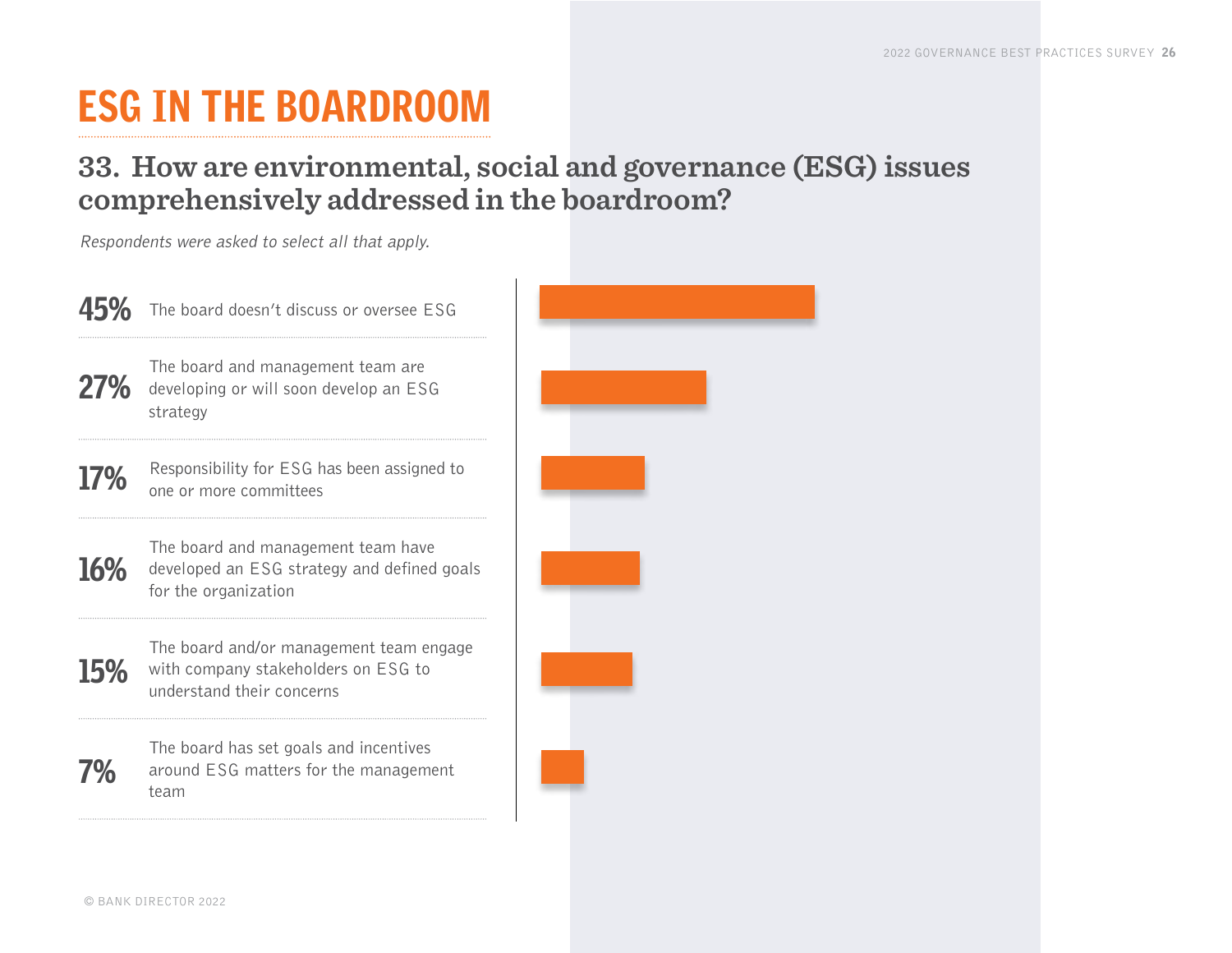#### **34. Do you believe that it's important for financial institutions to comprehensively measure and understand where they stand on ESG?**



- Yes, I believe this is important for all financial institutions
- It's important for publicly traded entities and mission-oriented banks, but not all financial institutions
- No, I think ESG is a waste of time

**35. How would you characterize your board's diversity as defined by race, gender or ethnicity?**



- We have three or more board members who fit that definition of diversity
- We have one or two directors who fit that definition of diversity
- $\blacksquare$  We don't have any directors who fit that definition of diversity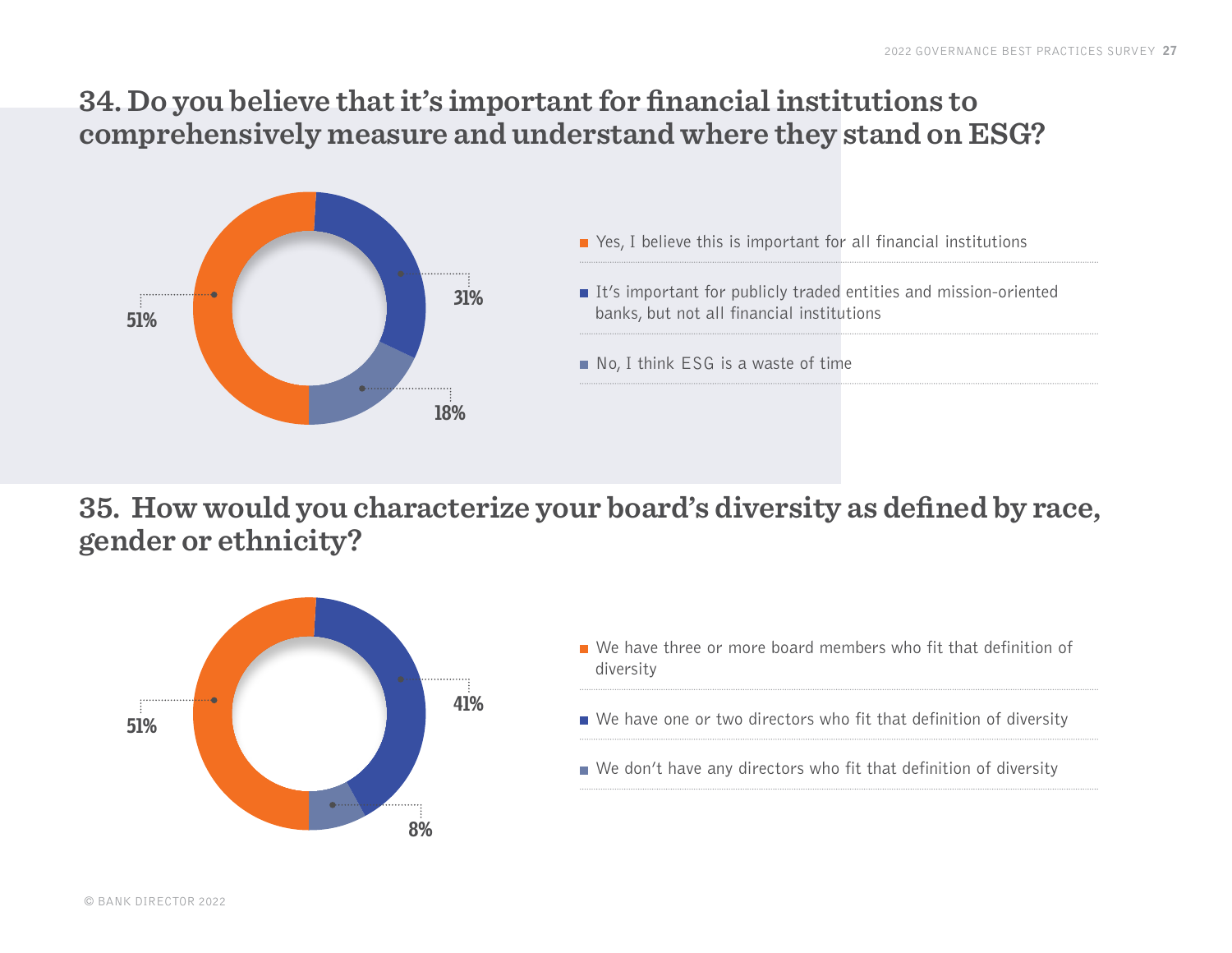#### **36. Do you believe that greater diversity defined by race, gender and ethnicity improves the performance of a corporate board?**



**37. Do you believe it's difficult to attract candidates with diverse racial and ethnic backgrounds to serve on your bank's board?**

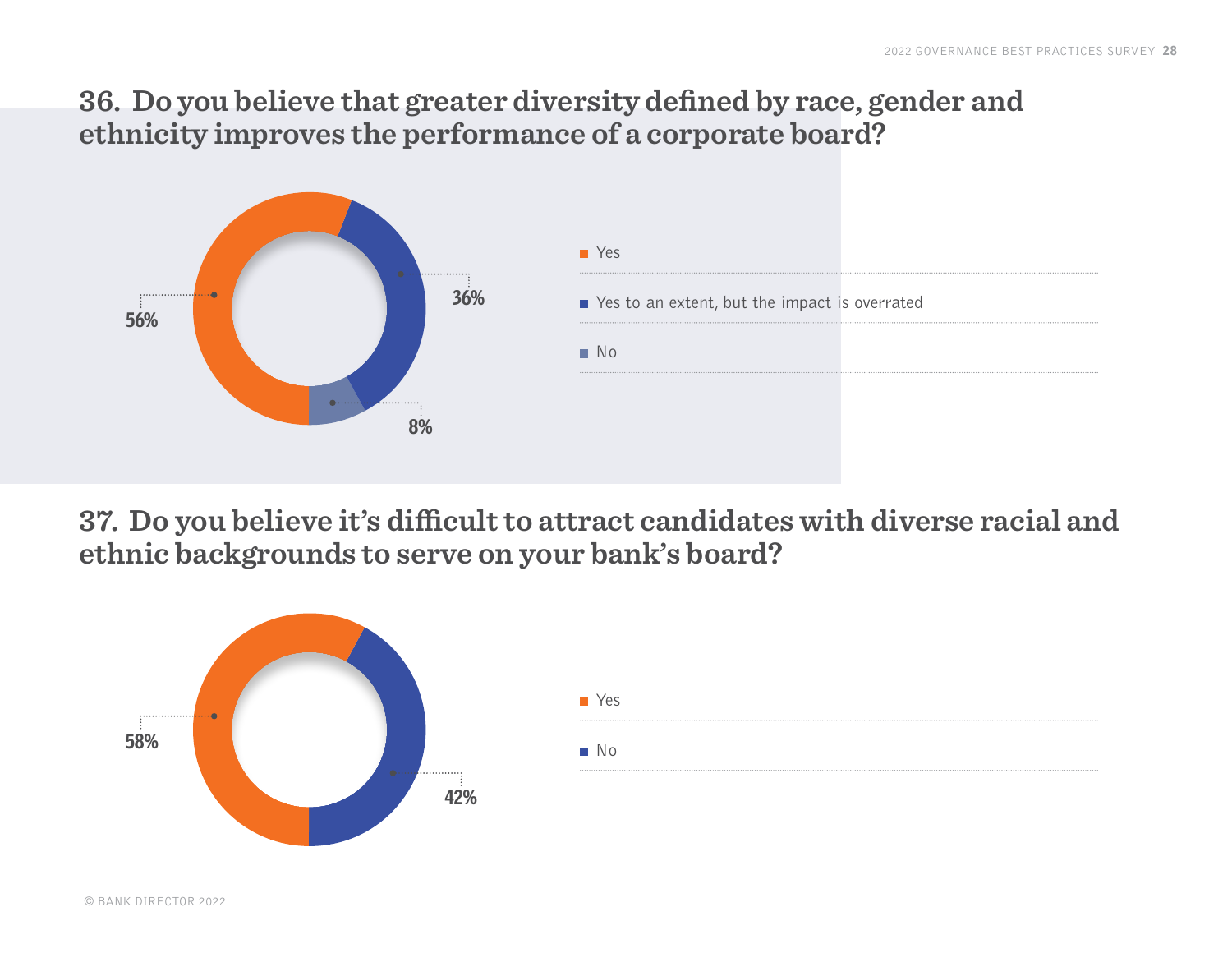### <span id="page-28-0"></span>ABOUT THE SURVEY

**Bank Director's 2022 Governance Best Practices Survey, sponsored by Bryan Cave Leighton Paisner, surveyed 234 independent directors, chairs and chief executives of U.S. banks below \$100 billion in assets, with the majority of respondents representing regional and community banks. The survey regularly explores the fundamentals of board performance, and this year examined board culture, committee structure, and how ESG is governed in the boardroom, along with practices such as evaluations and training that help boards improve their performance. The survey was conducted in February and March 2022.** 



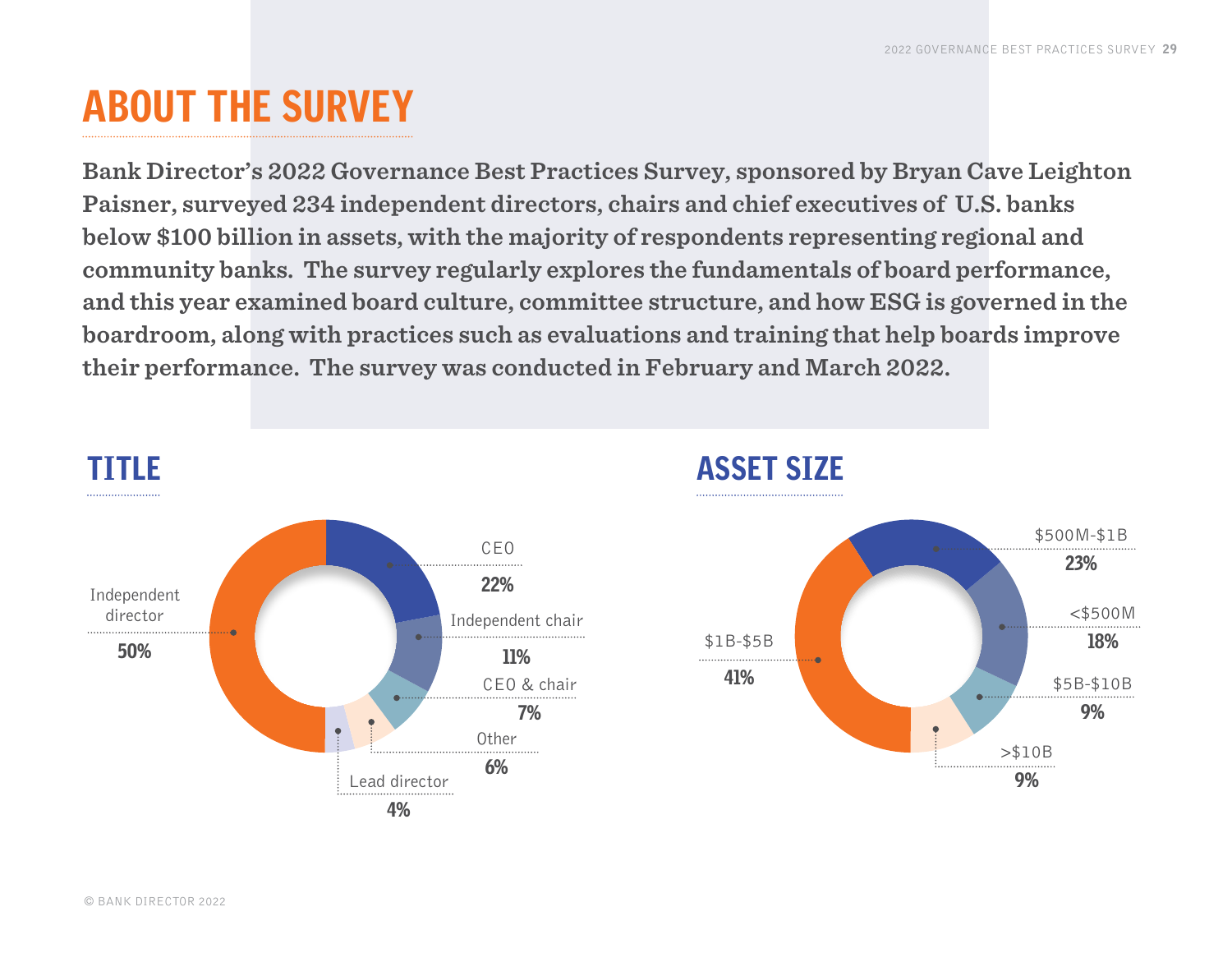

#### REGION\* Northeast 26% Southeast 15% Midwest  $\cdot\bullet$ 39% Southwest 9% Pacific West 8% Rocky Mountain West

### RESPONDENT AGE

Numbers don't add up to 100% due to rounding.



### BOARD TENURE

3%



© BANK DIRECTOR 2022 \*Regions defined as follows: Midwest (IL, IN, IA, KS, MI, MN, MO, NE, ND, OH, SD, WI); Northeast (CT, ME, MA, NH, NJ, NY, PA, RI, VT); Pacific West (AK, CA, HI, OR, WA); Rocky Mountain West (CO, ID, MT, NV, UT, WY); Southeast (AL, AR, DE, DC, FL, GA, KY, LA, MD, MS, NC, SC, TN, VA, WV); Southwest (AZ, NM, OK, TX)